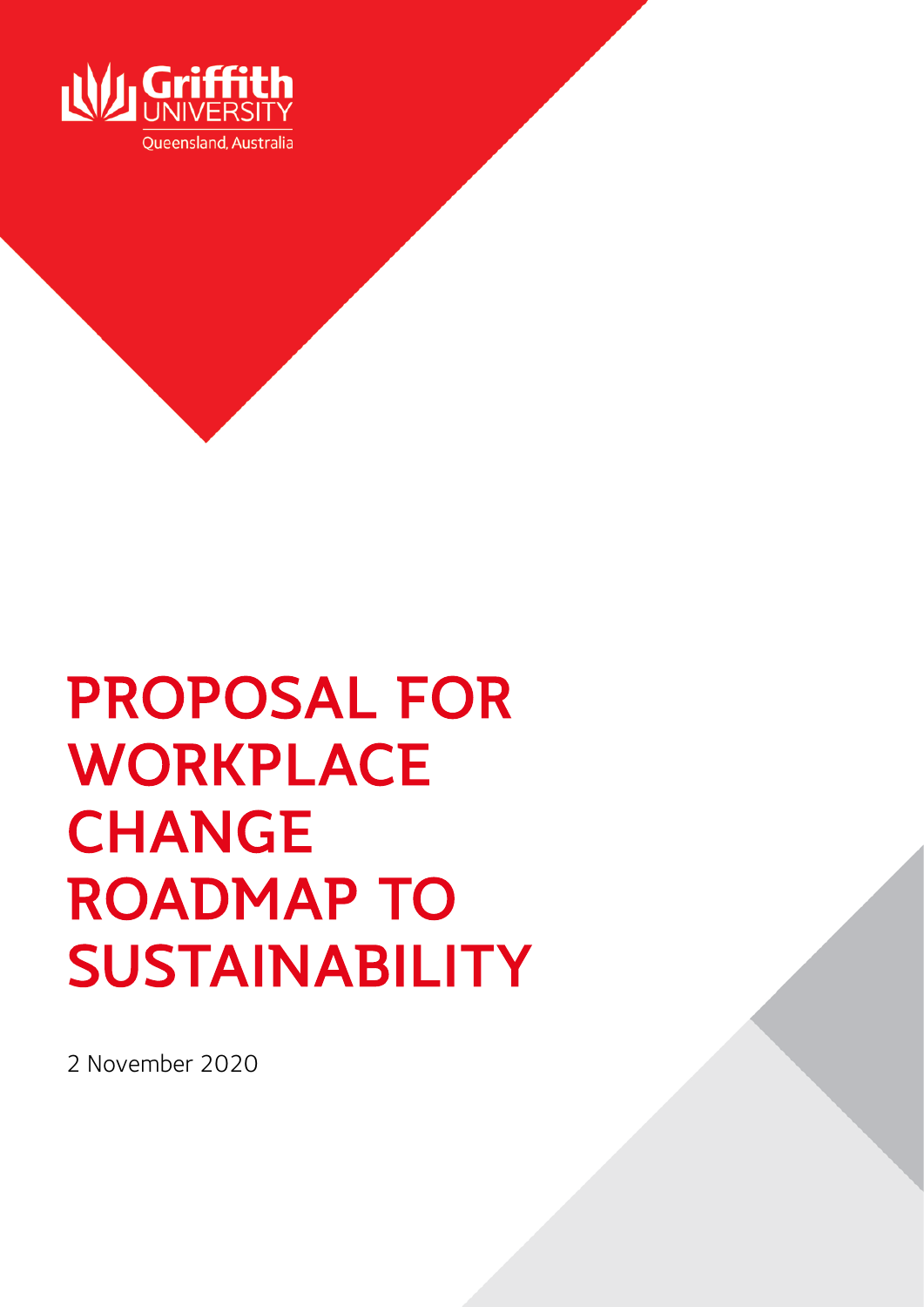# **CONTENTS**

| $\mathbf{1}$   |     |       |  |  |
|----------------|-----|-------|--|--|
|                | 1.1 |       |  |  |
|                | 1.2 |       |  |  |
| $\overline{2}$ |     |       |  |  |
|                | 2.1 |       |  |  |
|                | 2.2 |       |  |  |
|                | 2.3 |       |  |  |
| 3              |     |       |  |  |
|                | 3.1 |       |  |  |
|                | 3.2 |       |  |  |
|                | 3.3 |       |  |  |
|                | 3.4 |       |  |  |
|                | 3.5 |       |  |  |
|                | 3.6 |       |  |  |
| $\overline{4}$ |     |       |  |  |
|                | 4.1 |       |  |  |
|                | 4.2 |       |  |  |
|                | 4.3 |       |  |  |
|                | 4.4 |       |  |  |
| 5              |     |       |  |  |
|                | 5.1 |       |  |  |
|                | 5.2 |       |  |  |
|                | 5.3 |       |  |  |
|                |     | 5.3.5 |  |  |
|                |     | 5.3.6 |  |  |
| 6              |     |       |  |  |
|                | 6.1 |       |  |  |
|                | 6.2 |       |  |  |
|                | 6.3 |       |  |  |
|                | 6.4 |       |  |  |
| 7              |     |       |  |  |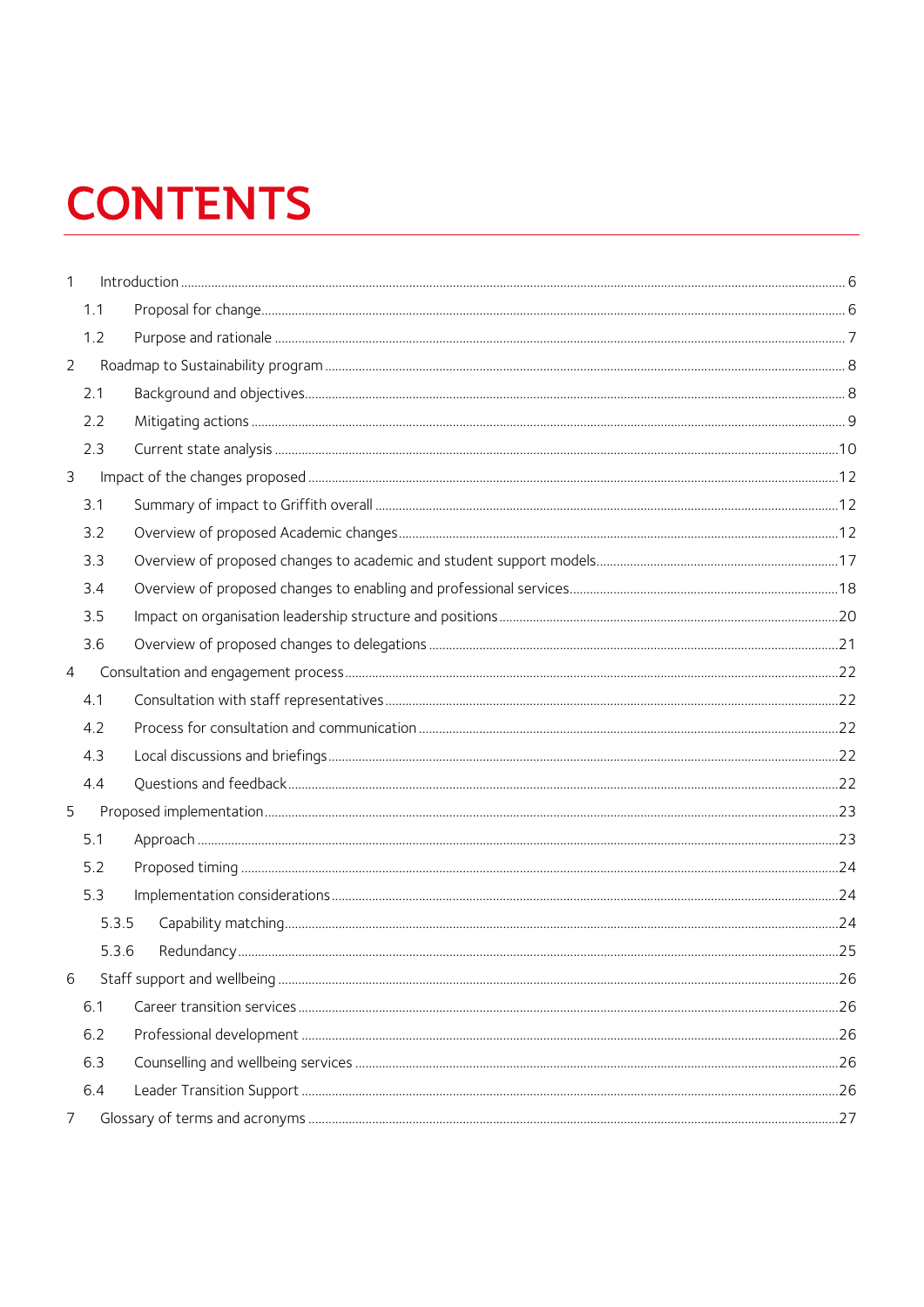# From the Vice Chancellor

# 2020—The Context

We commenced 2020 ready to begin implementing our new Strategic Plan 2020-2025*—Creating a future for all*. In late January 2020, however, we were faced with early signals of a potential impact on our international students; this quickly grew and developed into the most significant economic and educational challenge our University, and the sector, has faced. Consequently, our priorities over 2020 had to switch from Strategic Plan implementation to addressing the pressing challenges posed by COVID-19. COVID-19 has created significant disruption and financial hardship, which is likely to last for years, and it exacerbated existing strains that had been caused by the smaller 2020 Year 12 cohort in Queensland and several years of frozen government funding for domestic students. Recent changes under the Job Ready Graduates legislation have created additional uncertainty around student demand and decreased the overall funding per domestic student. The combined result of these factors has resulted in the need for the University to make some very hard decisions to reduce our costs, including staff expenditure.

At Griffith, we have been proactively managing a coordinated response to COVID-19 across all areas of the University, including learning and teaching, research, operations, and engagement activities. Throughout this period, the University's priorities remained:

- ensuring the health and wellbeing of our students, staff and community
- ensuring financial sustainability through implementing expenditure response measures
- exercising financial restraint to protect our core business and enable recovery
- ongoing engagement and student recruitment.

We face a substantial challenge in achieving the University's mission given the constraints of significantly reduced income streams. The estimated impact of COVID-19 on our revenue over the next five years is a shortfall of \$700m relative to our Strategic Plan 2020-2025 projections. To ensure the sustainability of our University, we need to reduce our expenditure over several years.

The proposals set out in this document are not ones that we have taken lightly. In these difficult times, I have been immensely proud and humbled by the extraordinary efforts of staff to keep the vital work of this University going. I acknowledge that rising to meet these new challenges has required a lot of work from staff across the University. I have been conscious of these efforts during the Roadmap to Sustainability (R2S) process. As you will see from this proposal, we have worked hard to try to reduce the impact on staff through Voluntary Early Retirements, holding positions vacant when staff left, and redeploying staff wherever possible. This will not change the concern that we will all share for staff who may be retrenched but we have done our best to limit those numbers to the extent that we can.

I am mindful that since we established the R2S program in July of this year, many staff have been feeling anxious and uncertain. I also recognise that Griffith has not been required to undertake a transformation program of this size and scale before. It has been my intention to develop a set of comprehensive response measures to address the financial impact and return the University to a financially sustainable position. I have also been determined to provide certainty to staff as soon as practicable and committed to providing staff with a decision in December. I thank those whose input has made this proposal as robust as possible at this stage, and I look forward to further consultation during the formal feedback period.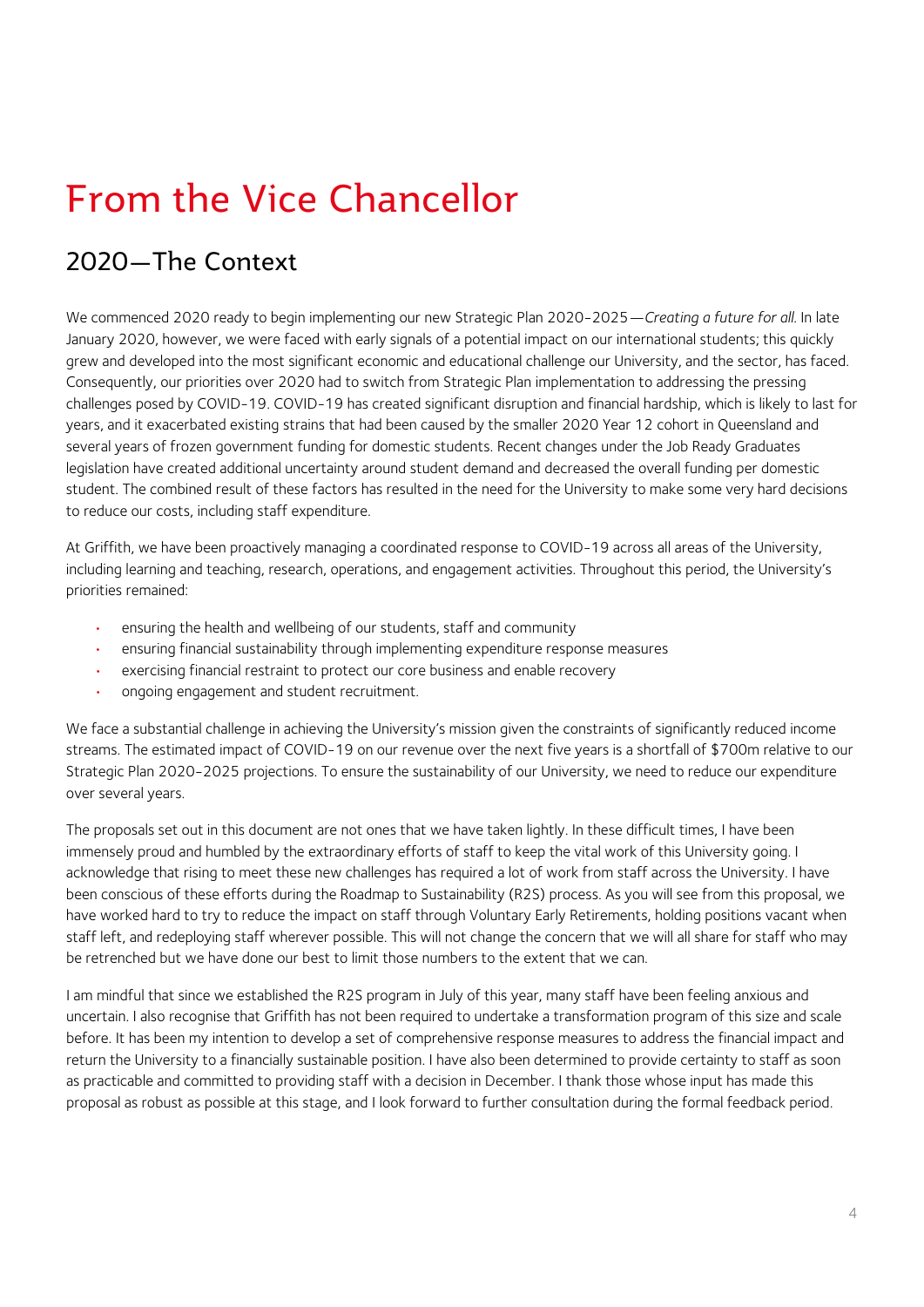COVID-19 has renewed our determination to ensure that the University is future-focused and able to meet the needs and challenges of the post COVID-19 environment, so that we can continue to deliver meaningful impact for our students, staff, partners and the broader community.

Camps Evans

Professor Carolyn Evans Vice Chancellor and President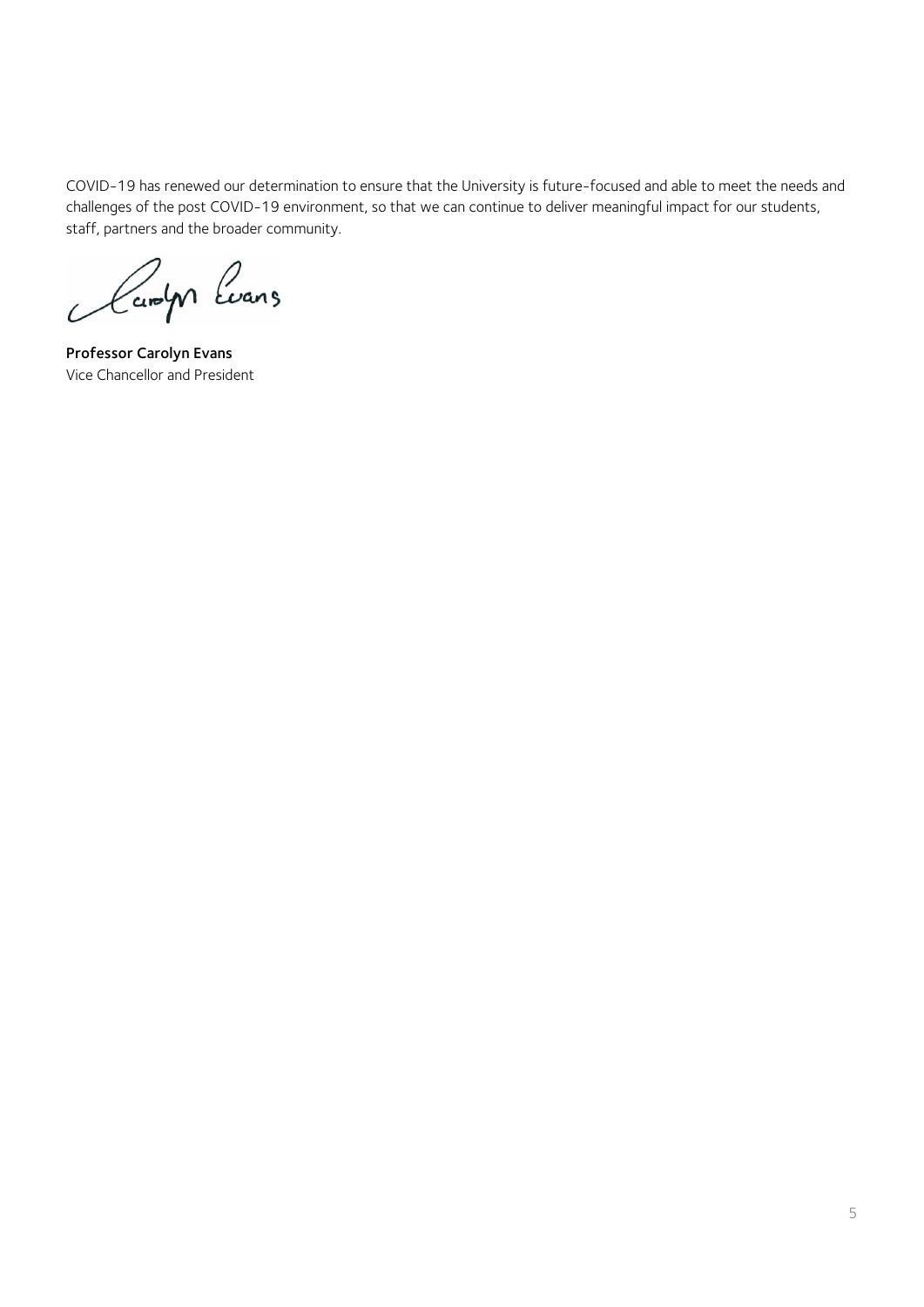# <span id="page-4-0"></span>1 Introduction

# <span id="page-4-1"></span>1.1 Proposal for change

In July 2020, the University established the Roadmap to Sustainability (R2S) program in recognition of the longer-term financial impact and challenges faced by Griffith and the broader higher education sector. The R2S program is intended to reshape the University for future success and sustainability.

To ensure that Griffith can return to a financially sustainable position and advance the objectives outlined in the University Strategy 2020-2025, the University's operations have been reviewed to reimagine the way that we conduct our business across all areas of teaching, research, and engagement.

The University has been communicating with staff for many months about COVID-19's impact on revenue, the steps taken to manage the financial impact, and the significant and substantial change for our staff. The R2S program proposes material changes to the scale, scope and organisation of academic activity across Griffith; significant changes to academic and student support models, particularly within the area of learning and teaching; and changes to the enabling and professional service models. This Change Proposal outlines:

#### Proposed changes across the portfolio of academic activity, including:

- exiting and rescaling disciplines, sub-disciplines, programs and courses
- rebalancing academic work profiles
- streamlining pedagogical endeavours through improving efficiency of teaching and assessment, including through using technology
- consolidating the school structure in the Health Group, reducing from eight to five Schools
- restructuring research activity within the Arts, Education and Law (AEL) Group into a joint Research Centre focused on the Creative and Performing Arts and restructuring Research Centres and Institutes (RCIs) in the Sciences Group.

#### Proposed changes to academic and student support models, including:

- restructuring the Group Learning and Teaching support and streamlining of front-line support provided by Student Life through the transition to a central point of enquiry
- reforming and resizing the central Learning Futures team including Griffith Online to provide the strategic direction of Learning and Teaching, with execution largely remaining within Groups
- streamlining Griffith International, Griffith English Language Institute (GELI) and the Library service
- streamlining Group Technical, Clinical and Placements services through a variety of means including transition to a hub model, consolidating and sharing resources and standardising clinic operating hours.

#### Proposed changes to enabling and professional services, including:

- restructuring and streamlining corporate services through aligning structures and services with University needs, improving consistency and effectiveness of front-line services, introducing third-party partners expert in the provision of select services, and leveraging a successful business partnering model across the University
- streamlining Marketing and Engagement services through the establishment of a new unified Marketing and Communications organisation
- restructuring and streamlining the allocation of Executive Support and Administrative Support.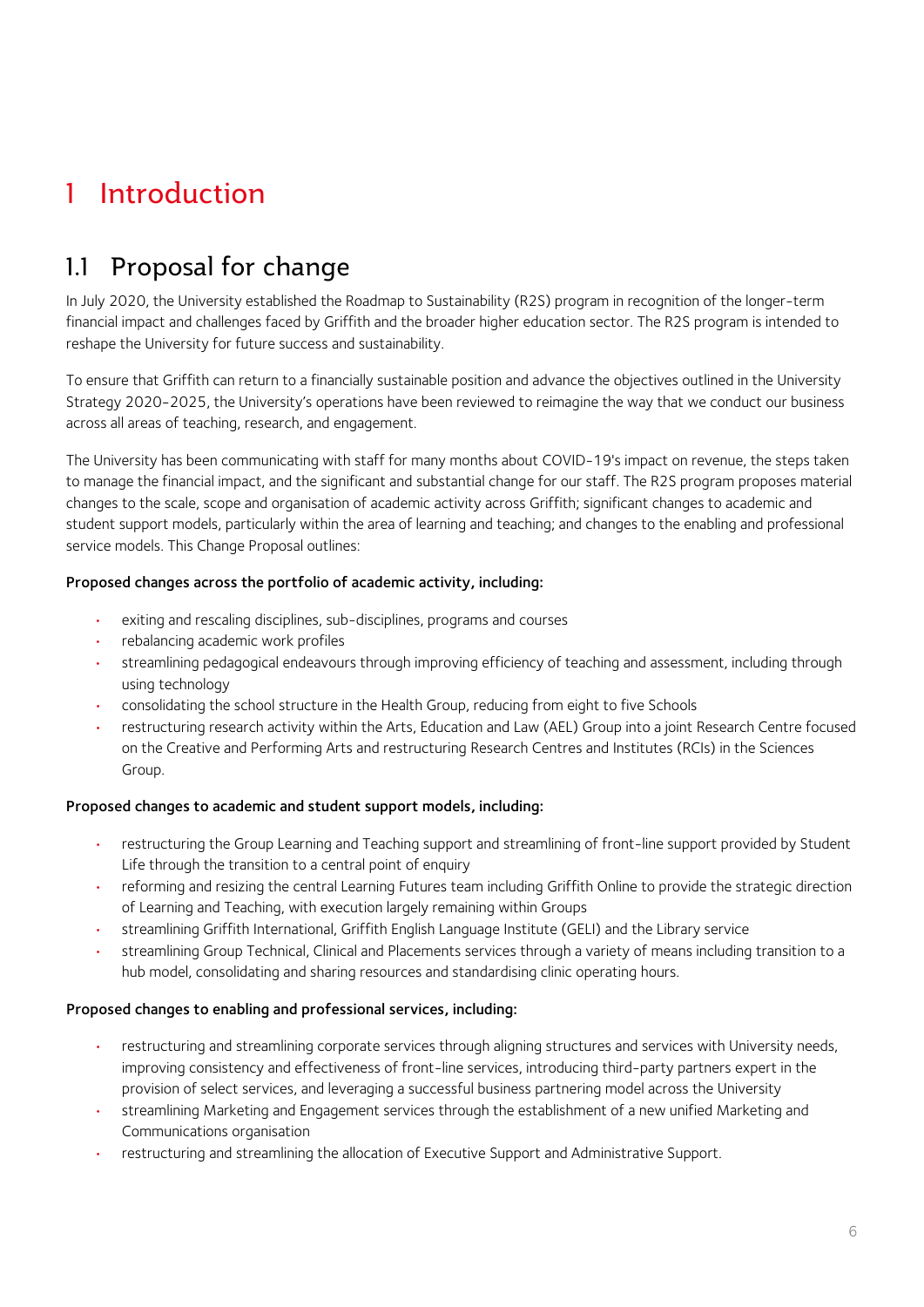# <span id="page-5-0"></span>1.2 Purpose and rationale

The impact of COVID-19 upon the university sector is unprecedented and unparalleled. The challenges and uncertainty have caused major disruptions in 2020 and the volatility in the sector is set to continue with the introduction of the Job Ready Graduates package, which reduces government funding (Commonwealth contribution) and seeks a higher proportion of private funding (student fee contribution), thereby introducing further funding changes and complexities. The most significant risk to revenue forecasts remains the uncertainty regarding international student projections over the period of the Strategy. Underlying student demand, the COVID-19 trajectory, continuing border restrictions and geopolitical factors are all at heightened risk levels.

Griffith faces a challenge of achieving the University's mission and strategy when faced with a 10-20% reduction in revenue per year compared to pre-COVID plans. Given the constraints of significantly reduced income, Griffith seeks to focus on our core priorities and objectives:

- *1.* Strategy delivery: Ensuring capacity to deliver on the key elements of the Strategic Plan 2020-2025----*Creating a future for all.*
- 2. Financial sustainability: A cost structure that reflects the revenue reality the University faces and allows it to be financially sustainable in the medium to long term.
- 3. Student-centric programs: A rationalised, contemporary and student-centred program and course portfolio that is in demand, increases our revenue and is future focused, uses digital capabilities and maximises graduate outcomes.
- 4. Consolidated research: A research portfolio that is strategically consolidated and focused on impact and outcomes with minimised administrative duplication and overheads.
- 5. Enhanced engagement: A focused, prioritised approach to engagement and partnerships that enhances the student experience, creates opportunities for new teaching and research relationships, and strengthens relationships with key communities.
- 6. Improved service models: Efficient and effective service delivery models to improve the student and staff experience.
- 7. People development: Enhanced people capability and development supported by leadership development, key talent attraction and retention strategies.

In July 2020, we predicted an overall loss of revenue of \$90m for the year. Through the outstanding efforts of staff, we have attracted more international and domestic students than expected and now predict a total loss of \$65m in revenue this year. Furthermore, through the hard work of staff, we have made significant savings in 2020 in salary, non-salary and strategic expenditure resulting in a revised savings prediction of \$56m relative to budget for 2020 (before any R2S separation costs). While we now anticipate that 2020 will have a smaller budget deficit than initially expected, 2021 and beyond will be challenging as the return of international students has been delayed. In addition, there has also been a significant reduction in students being able to undertake academic and language preparatory programs, which will further impact the pipeline of students commencing at Griffith. We estimate that over the period of the Strategy, Griffith will receive \$700m less in revenue compared to budget. The budget estimates have been prepared in recognition of a complex financial, policy and political context, and student load trends. Over the five years, the major driver for reduced income is international student fees. Consequently, Griffith will need to secure continued savings--both from salary and non-salary expenditure.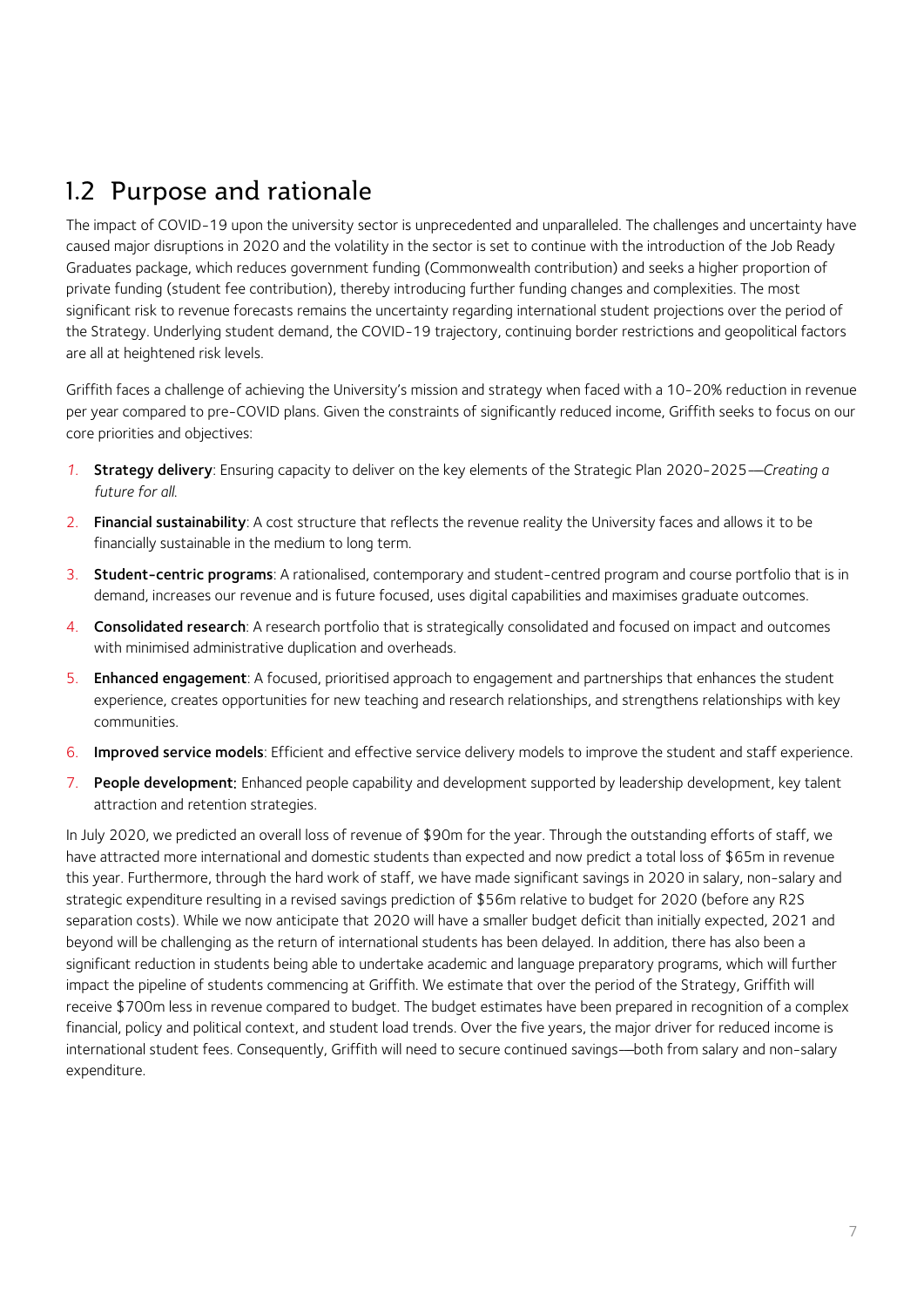# <span id="page-6-0"></span>2 Roadmap to Sustainability program

# <span id="page-6-1"></span>2.1 Background and objectives

The R2S program is sponsored by the Vice Chancellor and comprises three streams of work: learning and teaching, research, and enabling and professional services. Each workstream was established and co-chaired by a senior representative from the central divisions and from the Academic Groups. The R2S program is overseen by the University's Executive Group and involves [stakeholder representatives](https://www.griffith.edu.au/staff/roadmap-sustainability) from across the University.

An external consultancy firm, Strategy&, was engaged to provide expertise in organisational change and design of this magnitude. Strategy& provided an objective lens to the R2S program, and expert insight, analysis and resourcing to each of the three workstreams.

To ensure that Griffith can return to a financially sustainable position, build upon our academic track record of success, and advance the objectives outlined in the University Strategy 2020-2025, R2S set out to review how the University conducts its business across:

#### The Academic Portfolio, including consideration of:

- the size and scope of Academic Groups, Schools and Central Portfolios
- the performance of programs and courses
- pedagogy and rationalising and simplifying assessment types/models
- current research structures (including Institutes and Centres and their relationship with Schools and Groups).

#### Enabling and Professional Services, including consideration of:

- the level and quality of end-to-end professional services for students that enable Learning and Teaching; services provided by the Library; and the reduced student demand impacting Griffith English Language Institute (GELI)
- the level and quality of professional services that enable research
- enabling and operational services to provide clarity of the service delivery model and resource allocation
- key areas where processes can be rationalised, automated or outsourced for greater efficiency
- engagement models, including alumni engagement, communication, marketing, recruitment, schools engagement, industry engagement and external engagement platforms
- non-salary expenditure to reduce expenditure, optimise value for money and to ensure appropriate procurement channels.

#### People, capability and change, including consideration of:

- an academic work profile review, including a comparison of learning, teaching and research performance
- academic and professional staff levels and ratios
- professional services relative to internal and external benchmarks and performance
- delegations and decision-making.

The R2S program also considered an extensive list of areas where it might be possible to make non-salary savings.

The PVC (Indigenous) was appointed in January 2020; this new portfolio was established to work alongside staff across the University to enable all aspects of Griffith's First Nations engagement as well as developing strategies to enhance participation, support and success of its First Nations communities. In acknowledgement of this newly established portfolio and that a review has recently been undertaken of the Indigenous Community Engagement, Policy and Partnerships (ICEPP),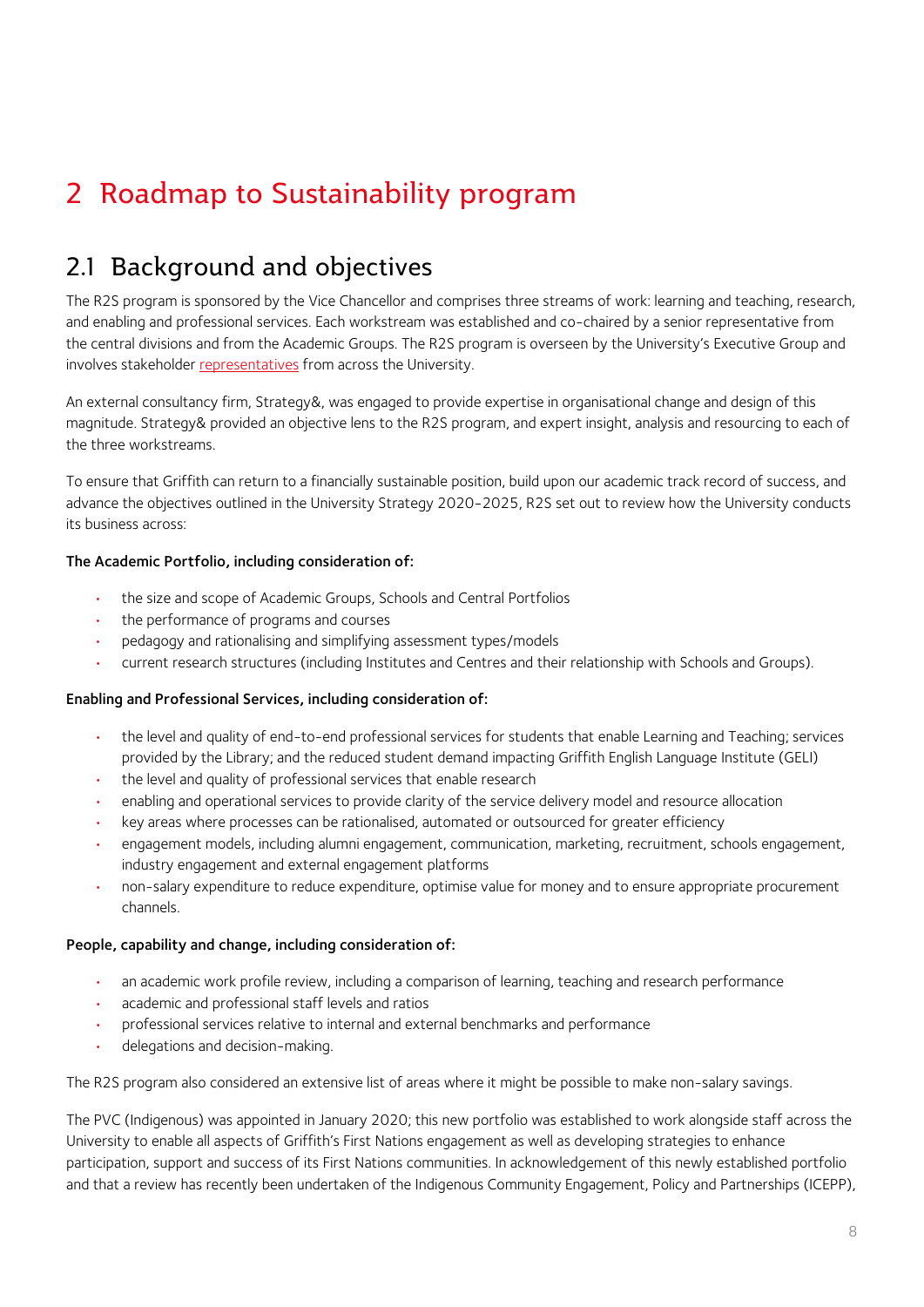the Aboriginal and Torres Strait Islander Advisory Committee (ATSIAC) and the Council of Elders, further changes are not recommended as part of the R2S program. The Review of ATSIAC, ICEPP, and the Griffith University Council of Elders supports Griffith's commitment to investing in First Peoples as set out in the Strategic Plan 2020-2025.

At the end of the R2S program, Griffith seeks to:

- excel in teaching across a wide range of disciplines but have a more focused portfolio of programs and courses, simplifying administration and easing student choice
- be in a strong position to lift research performance with a focus on ensuring strategic use of research support
- provide high-quality services to students and staff with less duplication and administration, and fewer manual processes
- ensure our non-salary spend is the best value for our money
- set the University up to be ready to thrive in the medium to long term.

# <span id="page-7-0"></span>2.2 Mitigating actions

Across all areas of business, the University has been proactively managing a coordinated response to mitigate the adverse impact of COVID-19 on our financial position. We have taken several measures to compensate for lost revenue, including:

- increasing the salary expenditure proportion of all operating expenditure (i.e. reducing our non-salary spend to protect staff positions)
- reducing annual financial targets to break-even to minimise the financial impact of COVID-19 while supporting sustainability (i.e. no requirement to generate a surplus)
- capital savings of \$300m including reducing the scale of the CBD campus (Griffith is seeking to leverage government co-contribution to support the capital plan)
- limiting staff recruitment activities with a Resource and Hiring Approval Group (RHAG) established to consider exceptions for essential recruitment
- directing the reduction of excess recreation and long service leave by 31 January 2021 in line with the University's Enterprise Agreements and encouraging reduction of leave balances for all staff
- reducing travel, hospitality and other non-salary expenditure
- freezing pay rises for all senior staff in 2020
- directing 20 percent of the salary of Executive Group members to student scholarships for six months
- introducing a Voluntary Early Retirement (VER) Scheme as approved by the Australian Taxation Office (ATO)
- examining budgeted vacant positions to determine the need for replacement before considering the impact on staff, including consideration of work allocations.

To reduce the possible adverse impact on staff, further measures were implemented:

- Proposed Enterprise Agreement Variation: The University proposed a variation to the Academic Staff Enterprise Agreement 2017-2021 and the Professional and Support Staff Enterprise Agreement 2017-2021 and outlined measures to support job security. Prior to opening the staff vote, the University informed staff that it would only proceed to seek approval from the Fair Work Commission should a majority vote from staff under both agreements be successful. Unfortunately, while more staff voted yes to the proposed variations overall, the University did not proceed as a majority was not secured in favour for both agreements.
- Staff mobility: Established Griffith Gigs in 2020 to provide an internal pool of professional staff to support areas of high work demand.
- COVID-19 Staff Survey: A pulse survey seeking staff perceptions, feedback and satisfaction with the University response to the environment commenced in May 2020, with additional surveys undertaken in July and September;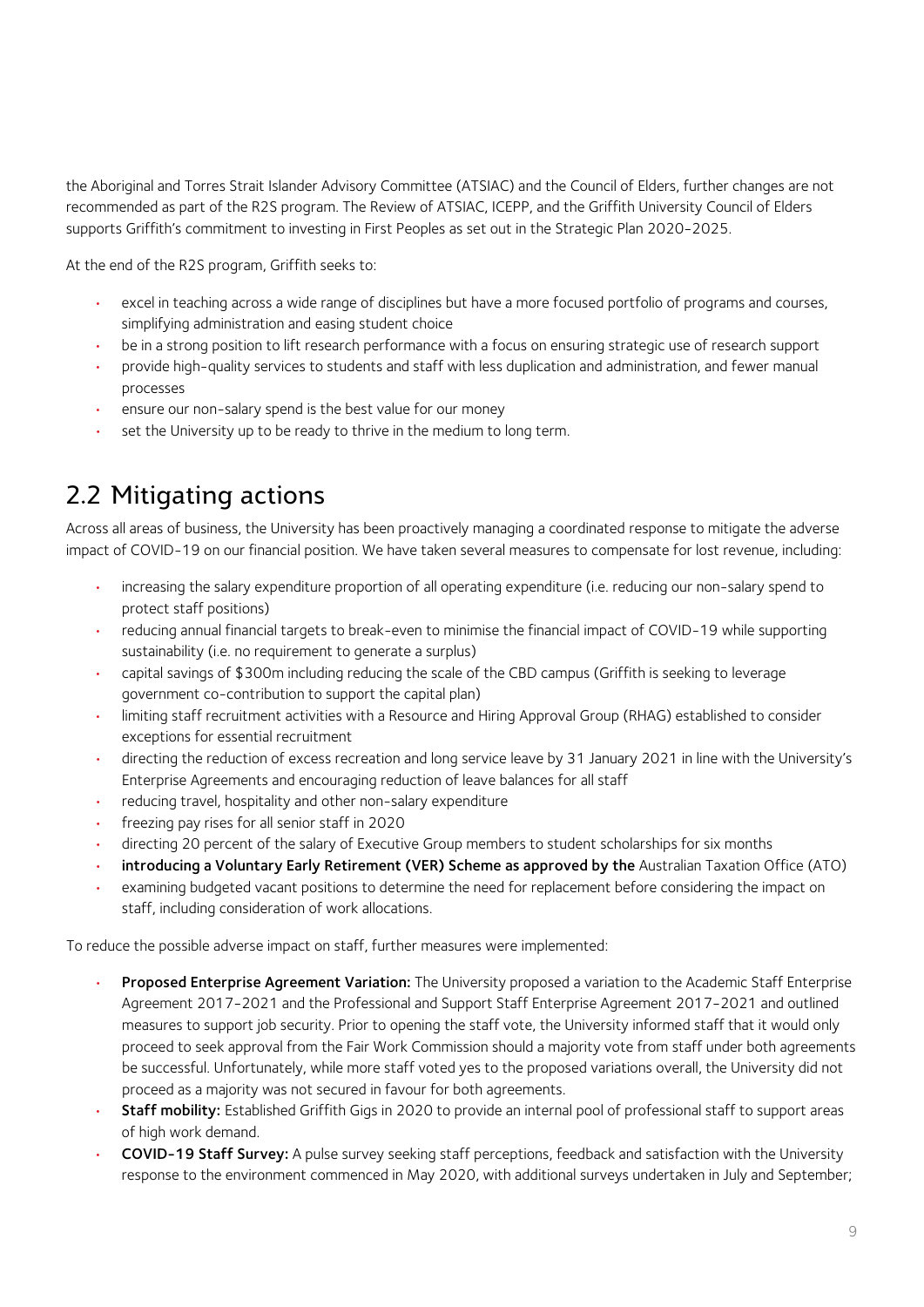a further survey is planned for the end of November. These have helped the University identify interventions and initiatives to support staff through this difficult year, and include flexible working, enhancing communication and involvement and, most importantly, staff safety and wellbeing.

Despite the implementation of the range of mitigating actions to minimise adverse impacts on staff, the changes outlined in this proposal are required to enable a sustainable financial basis for Griffith in 2021 and beyond.

Managing work allocations in 2020 has been an ongoing consideration for the University. To provide some relief to work allocations, the University provided an ex gratia holiday in April 2020 in recognition of the extraordinary efforts of staff in responding to support the educational experience for students by rapidly moving to online teaching and support services in addition to ensuring that important research and operations continued. In response to staff concerns about work allocations and as a measure of appreciation for the continued exceptional efforts of all staff during 2020, the University has awarded ex gratia University holidays on 29, 30 and 31 December 2020 as well as 25 January 2021.

Going into 2021, consideration of work allocations would be factored into the implementation plans of any approved structure.

# <span id="page-8-0"></span>2.3 Current state analysis

The University undertook significant baselining, diagnostic and current state analysis across the academic portfolio and University operations. Performance was assessed using a range of measures overlaid with other dimensions such as teaching impact, research impact, social impact and financial performance.

- Over the past three years, costs have been rising-academic and non-academic salaries have grown 5.4% and 4.7% respectively, while revenue has grown by 2.8%.
- At a whole-of-institution level, Griffith has a higher ratio of professional to academic staff and appears overresourced across professional service functions relative to comparable institutions across the sector.
- Griffith is relatively over-indexed on teaching design, development and delivery and teaching administrative functions relative to other universities.
- There is a long tail of program and course offerings requiring attention as determined by financial viability, student enrolment and student satisfaction ratings: about 77% of programs have below average EFTSL, with 27 programs having at least two or more instances of delivery; 67% of courses have an EFTSL load of less than 10; and 35% of course instances do not cover their total cost (Group and central costs).

Comparison of learning, teaching and research performance, academic and professional staffing levels and professional services to internal and external benchmarks (including UniForum) and performance measures was conducted from July to October. The analysis of University performance included (but was not limited to) strategic and operational plans, staff profiles, teaching allocation data, financial forecasts and actuals, supplier contracts, program and course costings, course assessment data, Student experience and Graduate Outcomes Surveys, Student experience of Course data, Starting@Griffith Surveys, the International Student Barometer, external reviews and internal reporting, student recruitment and demand data, student load and attrition, ERA results, service catalogues, work drivers and outsourcing arrangements.

The analysis highlighted areas for improvement across the University's services and offerings, systems and processes, and performance measurement. Across the diagnostic phase of work, a range of considerations emerged with respect to Griffith's current state operations: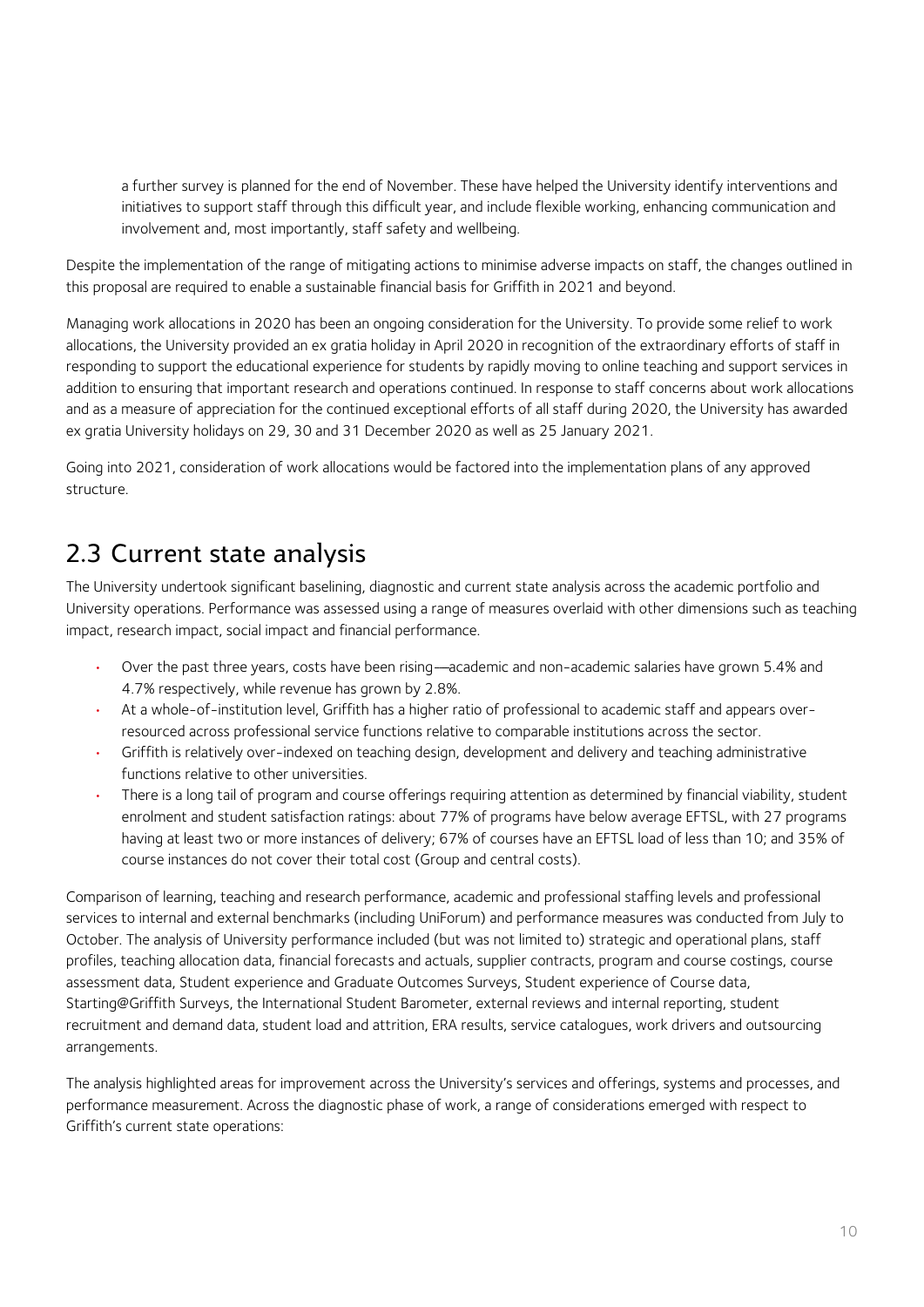#### What we do

- Comprehensiveness is sustainable but that should not preclude the University from making portfolio choices where it is warranted.
- Complex program architecture impacts admissions and enrolment processes, which limits self-service and automation opportunities.
- Multiple teams are responsible for delivering overlapping services in siloed structures leading to potential duplication, inefficiencies and uncoordinated efforts between and within Central Portfolios, Groups and Schools.
- Duplicated effort and activity exist across campuses, even those within close geographical proximity.
- Strong correlations between notional and actual work profiles are not always present, especially within the 40/40/20 academic cohort.

#### How we do it

- There is inconsistent adoption of systems and platforms across Griffith, leading to duplicated effort and suboptimal outcomes for students.
- Current combinations of dedicated and pooled support resources are sub-optimal, with lack of capacity driving inefficient response times and outcomes. Differences in academic area support functions make it challenging to provide a consistent model.
- A large volume of activity is still manual and would benefit from automation, where appropriate.
- Higher rates of in-house delivery when compared with similar universities.

#### How *well* we do it

- Performance expectations are not always clear.
- The University is mired in bureaucracy that leads to inefficiency.
- Non-salary expenditure could be optimised.

In addition, input collected through staff engagement channels, including the *Have Your Say* staff survey, identified areas for improvement across the academic portfolio and professional support services that were considered as part of R2S program. Key issues raised included productivity challenges due to inefficient systems and processes and the need for more automation. Administrative complexity and excessive approval layers were seen to hamper core work resulting in duplicated effort and resources across central and academic portfolios, and underperformance of some programs and courses with duplicated instances across campuses and trimesters.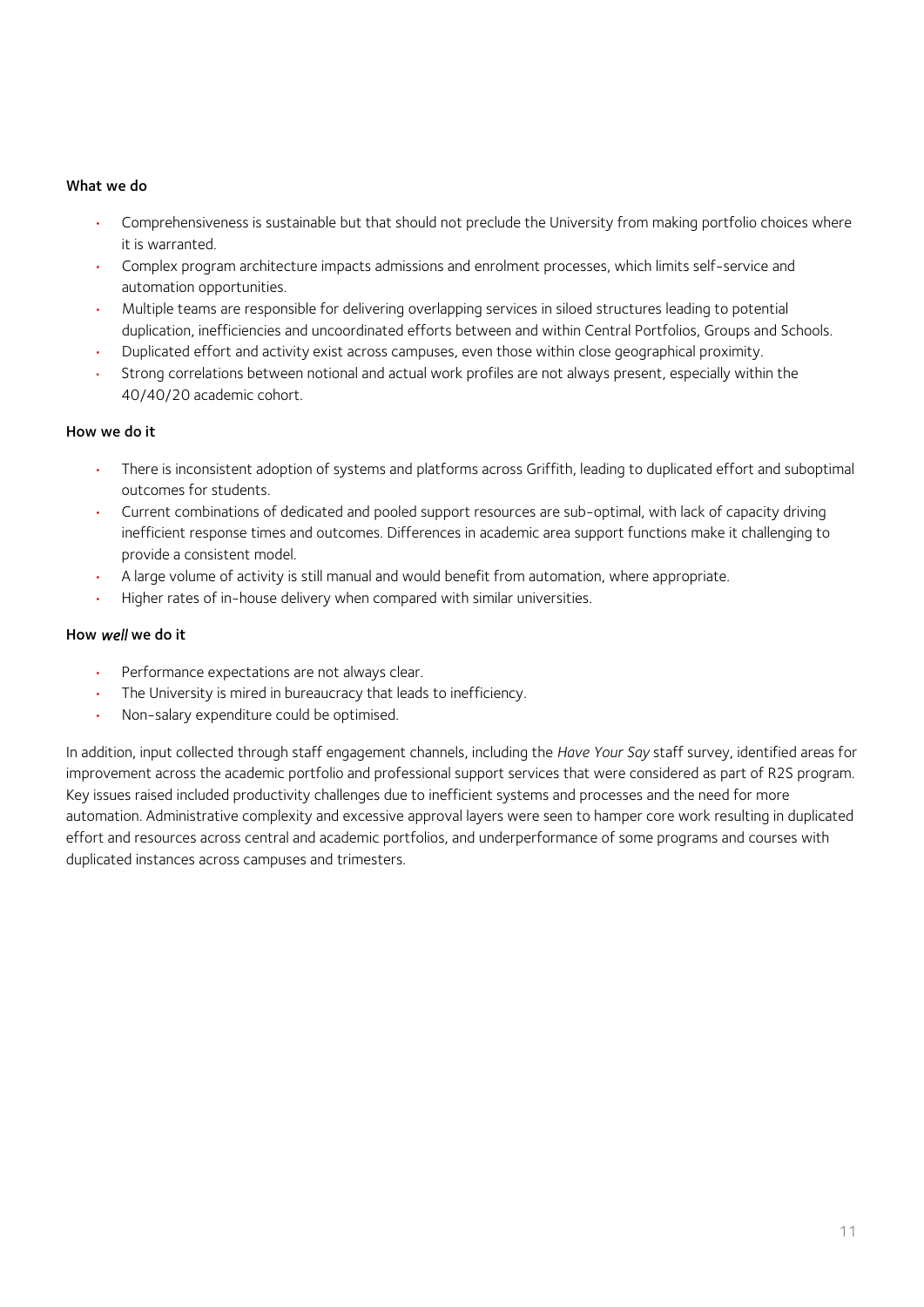# <span id="page-10-0"></span>3 Impact of the changes proposed

# <span id="page-10-1"></span>3.1 Summary of impact to Griffith overall

Detailed consideration has been given to assess the nature of the change across people, technology, system and process dimensions. R2S will have both direct and indirect impacts for staff, students and broader external stakeholders, which will extend over multiple years. Should it be determined that change will proceed, an implementation plan will be developed to embed and sustain the proposed change. The plan will define work that needs to be done to implement the operating model changes with specific considerations to our people, processes and technology along with a supporting transformation agenda to embed and sustain the changes.

# <span id="page-10-2"></span>3.2 Overview of proposed Academic changes

The University's portfolio of academic activity was considered as part of the R2S program. Specifically, consideration was given to the depth and breadth of teaching and research undertaken within the Groups, Schools and RCIs. Paths of inquiry sought to consider the University's overall performance trajectory in context of the constrained funding environment and where changes would need to be made that would result in:

- a more focused and viable portfolio of programs and courses
- continued excellence in areas of research strength.

A set of principles guided the development of the proposed changes:

- We will remain comprehensive: We want to maintain breadth across STEM, HASS and Health disciplines; however, we will be biased towards strengths rather than coverage of all.
- Some cross-subsidisation is necessary: We will choose to invest more strategically in areas we want to grow and strengthen and focus cross subsidies on the areas of strategic need.
- We will retain the teaching-research nexus: We are willing to loosen the teaching and research nexus in some areas though, overall, research continues to inform teaching.

Three changes in the academic portfolio are proposed:

#### 1. Exiting and/or rescaling disciplines, sub-disciplines, programs and courses

Within all Academic Groups, changes are proposed to rationalise the program and course offering either through complete removal or changes to the delivery approach. These changes are informed by overall viability of the offer and consider both student demand and cost to deliver.

The proposed changes would result in a more streamlined set of options for students, improving teaching and assessment efficiency. It would release over 51,000 teaching hours through rationalising or remediating reviewed underperforming course instances. Of the 3,853 courses instances reviewed, 654 are proposed to be removed while 933 are proposed to be reduced and/or remediated.

Following analysis, it is not proposed to exit a discipline. However, it is proposed that some disciplines such as Speech Pathology and Environmental Planning will be consolidated at the Gold Coast, and some may be consolidated and offered from one campus; some sub-disciplines within the Queensland College of Art should cease to be offered.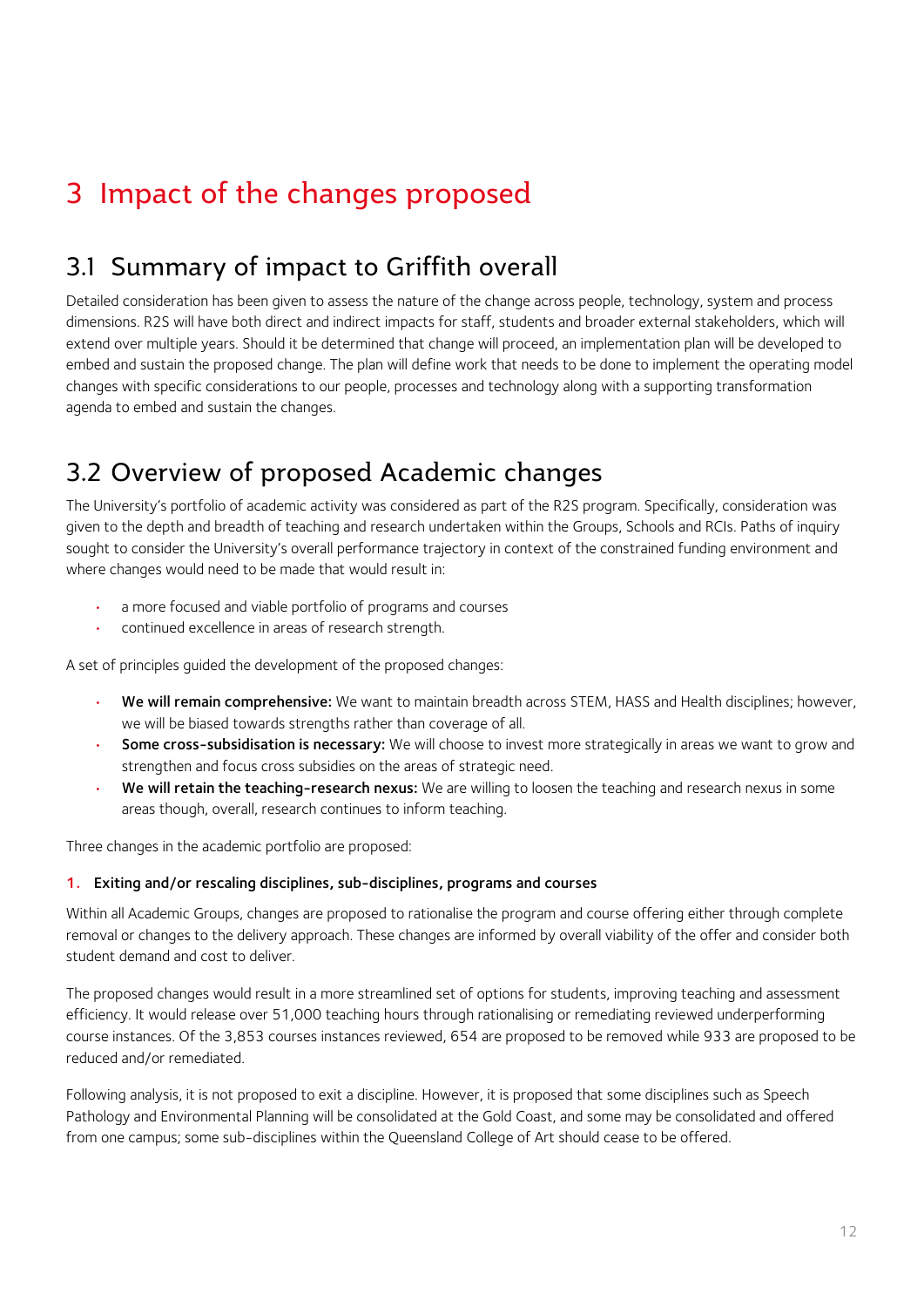#### 2. Rebalance of academic work profiles

Within all Academic Groups, select areas (programs, disciplines or Schools) are proposed for academic work reprofiling, primarily focused on transitioning academic work profiles towards greater teaching intensity. These proposed changes have been informed by teaching strength and outcomes (e.g. high enrolment growth, high satisfaction) as well as analysis of research contributions and impact.

Through these proposed work profile changes, academic areas will be able to better focus on their strengths, and Schools will be able to optimise capacity across academics. These proposed changes will reduce the total number of academic positions in some areas to become more teaching and engagement intensive, allocating teaching activity to release some research and service capacity; it is anticipated that changes to the academic work profile reflect the multiplicity of career trajectories and will support the career aspirations of staff with excellence in teaching scholarship. Griffith notes that the academic promotion for teaching staff is an established process at the University which rewards staff members who have made an outstanding contribution in teaching.

The proposed work profile change also assists with maximising job security for staff through reducing the impact on continuing and fixed-term academic staff positions.

#### **3.** Restructure of Academic Groups, including RCIs

As part of the R2S diagnostic and options development phase, initial consideration had been given to creating a single Creative Arts Academy within the AEL Group. On further reflection it was determined that the consolidation of AEL Schools into a single Creative Arts Academy needs further consideration in 2021 and will be treated as a separate change process. As an initial step, for 2020 it is proposed to establish a joint Research Centre within the AEL Group focused on the Creative and Performing Arts.

Across the Health Group, School restructures are proposed. These proposed changes aim to strengthen the existing teaching, research and engagement capabilities of the Schools by structurally aligning disciplines, simplifying existing leadership and governance structures, and building greater scale and consistency in the professional support models. Within Health, the proposal is to reduce from eight to five Schools, creating five Schools of more equal scale. If accepted, these changes would result in more streamlined School structures within the Health Group, consolidate leadership roles, and shift the reporting lines of academic and professional positions residing within the impacted Schools.

It is proposed to change the structure of RCIs in Sciences. The Australian Research Centre for Human Evolution (ARCHE) and the Centre for Clean Environment and Energy (CCEE) would become independent centres, with the remainder of the Environmental Futures Research Institute to be renamed and refocused as a Centre, to reflect its expertise in agricultural ecology and wildlife biology/ecology. The Centre for Clean Environment and Energy would be renamed the Centre for Clean Energy and Catalysis (CCEC) to better reflect its core activity. Additionally, the remit of the Gold Coast Centre for Coastal Management affiliated to Cities Research Institute (CRI) will be slightly broadened to incorporate Gold Coast-based marine research, becoming the Gold Coast Centre for Coastal and Marine Management.

Where relevant, consideration has been given as to how vacant budgeted positions and positions held by individuals electing for voluntary early retirement (VER) may align with the proposed future profile in each respective School/discipline so that the potential impact on staff can be minimised wherever possible. The funding source for staff has also been considered where relevant (e.g. grant-funded positions).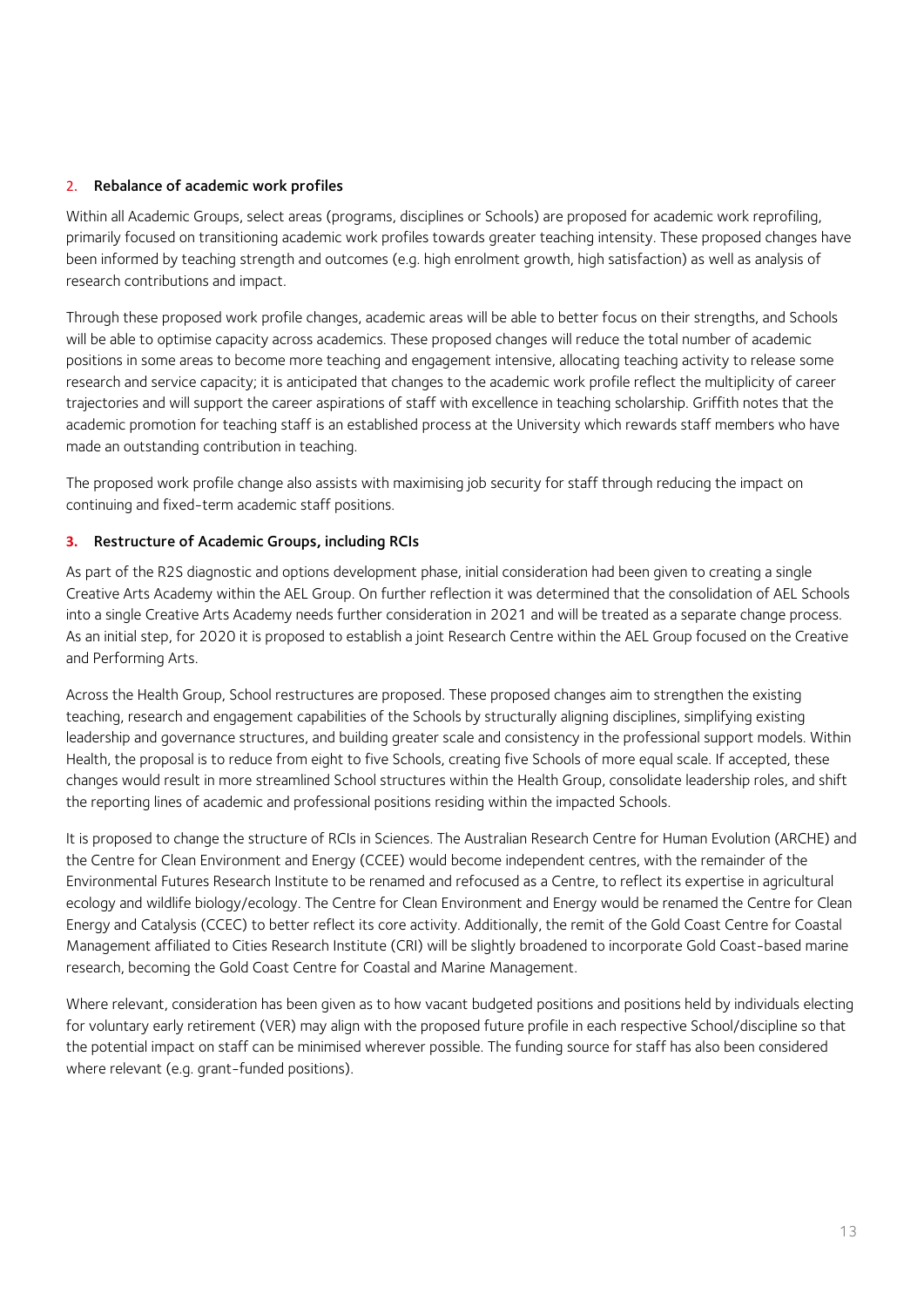An overview of how these proposed changes may impact upon each Academic Group is provided in the table below:

| Group                              | <b>Type of Change</b>                                      | Summary of proposed changes                                                                                                                                                                                                                                                                                                                                                                                                                                                                                          | Impact on staff                                                                                                                                                                              |
|------------------------------------|------------------------------------------------------------|----------------------------------------------------------------------------------------------------------------------------------------------------------------------------------------------------------------------------------------------------------------------------------------------------------------------------------------------------------------------------------------------------------------------------------------------------------------------------------------------------------------------|----------------------------------------------------------------------------------------------------------------------------------------------------------------------------------------------|
| Arts, Education<br>and Law         | Exiting and/or<br>rescaling<br>disciplines and<br>courses  | Remove 217 course instances, reduce 13<br>course instances and remediate 246 course<br>instances by end of CY2020.<br>Additionally remove 91 course instances,<br>$\bullet$<br>and remediate 21 course instances beyond<br>end of CY2021.<br>Stop Jewellery and Small Objects, Print,<br>$\bullet$<br>Creative and Interactive Media, Creative<br>Industries programs.<br>Reconfigure Photography program and<br>$\bullet$<br>redesign Bachelor of Arts converting some<br>majors into minors (e.g. Screen studies). | Reduction in 17,146<br>$\bullet$<br>teaching hours across<br>AEL by end of CY2020<br>Incremental reduction<br>$\bullet$<br>of 2,195 teaching<br>hours across AEL<br>beyond end of<br>CY2021. |
|                                    | Rebalancing<br>academic work<br>profile                    | Review work profiles in select areas to<br>accommodate greater teaching and/or<br>external engagement in some areas while<br>maintaining research performance and<br>trajectory and ensure appropriate<br>distribution of teaching and research work<br>profiles in others.                                                                                                                                                                                                                                          |                                                                                                                                                                                              |
|                                    | Restructuring<br>Groups and<br>Schools<br>(including RCIs) | Create a new Research Centre focused on<br>$\bullet$<br>Creative and Performing Arts, embedding<br>strengths from the Centre for Design and<br>Innovation and Queensland Conservatorium<br>Research Centre.                                                                                                                                                                                                                                                                                                          | Consideration will be<br>$\bullet$<br>given over 2021 with<br>respect to the<br>consolidation of several<br>AEL Schools into a<br>single Creative Arts<br>Academy.                           |
| <b>Griffith Business</b><br>School | Exiting and/or<br>rescaling<br>disciplines and<br>courses  | Adopt a teaching delivery model to free up<br>13,481 teaching hours of capacity by end of<br>CY2020.<br>Continue current major program change to<br>Bachelor of Business.<br>Significant changes to most master<br>programs (e.g. Master of Financial Planning).                                                                                                                                                                                                                                                     | Reduction in 13,481<br>$\bullet$<br>teaching hours across<br>Griffith Business School<br>by end of CY2020.                                                                                   |
|                                    | Rebalancing<br>academic work<br>profile                    | Review work profiles to accommodate<br>greater teaching and/or external<br>engagement in some areas (Accounting,<br>Finance), while maintaining research<br>performance and trajectory and ensure<br>appropriate distribution of teaching and<br>research work profiles in others.                                                                                                                                                                                                                                   |                                                                                                                                                                                              |
|                                    | Restructuring<br>Groups and                                | Not applicable                                                                                                                                                                                                                                                                                                                                                                                                                                                                                                       | Not applicable                                                                                                                                                                               |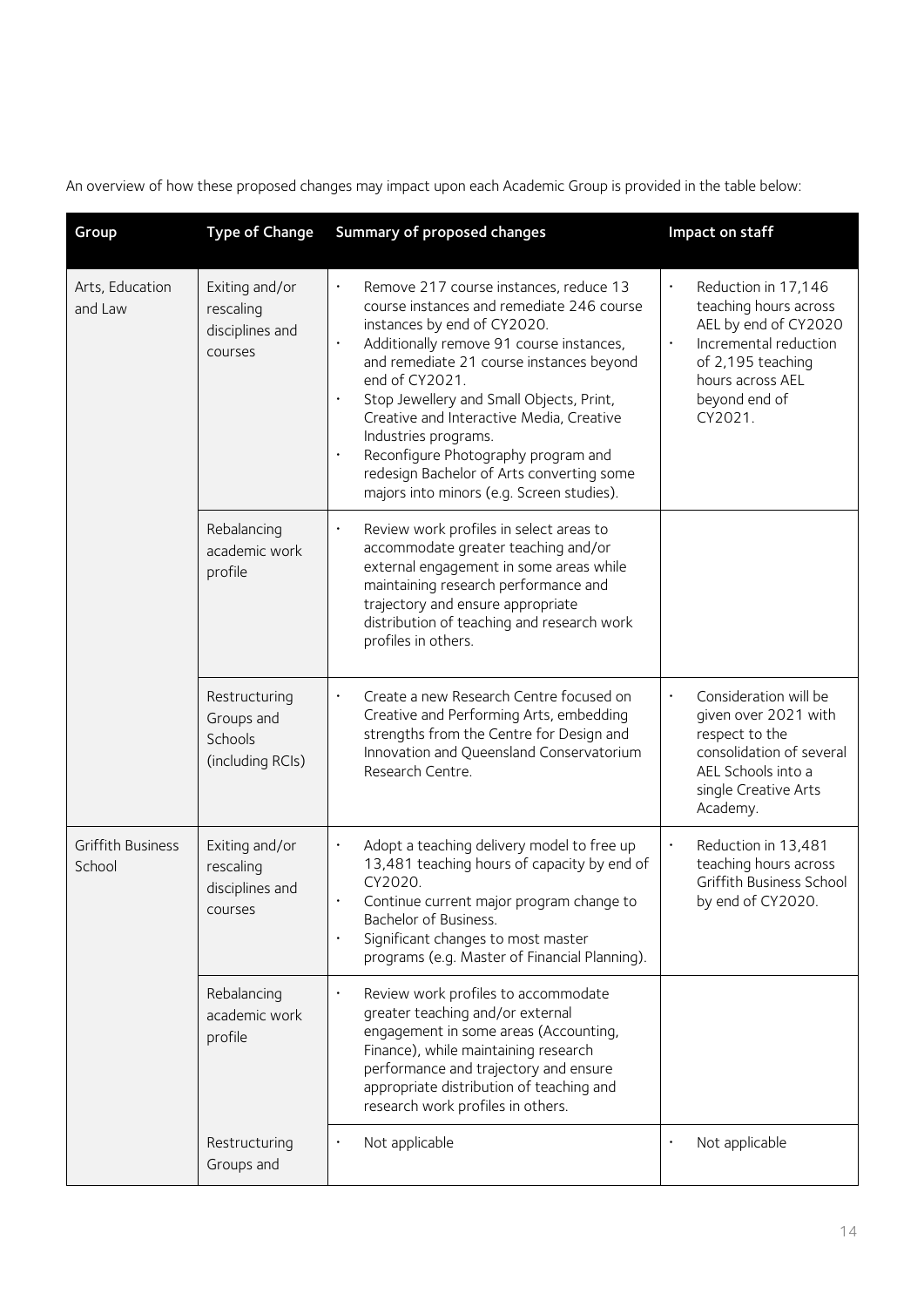| Group             | <b>Type of Change</b>                                      | Summary of proposed changes                                                                                                                                                                                                                                                                                                                                                                                                                                                                                                                                                                                                                                                                          | Impact on staff                                                                                                                                                                                                      |
|-------------------|------------------------------------------------------------|------------------------------------------------------------------------------------------------------------------------------------------------------------------------------------------------------------------------------------------------------------------------------------------------------------------------------------------------------------------------------------------------------------------------------------------------------------------------------------------------------------------------------------------------------------------------------------------------------------------------------------------------------------------------------------------------------|----------------------------------------------------------------------------------------------------------------------------------------------------------------------------------------------------------------------|
|                   | Schools<br>(including RCIs)                                |                                                                                                                                                                                                                                                                                                                                                                                                                                                                                                                                                                                                                                                                                                      |                                                                                                                                                                                                                      |
| Griffith Health   | Exiting and/or<br>rescaling<br>disciplines and<br>courses  | Remove 26 course instances, reduce 35<br>$\bullet$<br>course instances and remediate 167 course<br>instances by end of CY2020.<br>$\bullet$<br>Additionally remove 2 course instances,<br>reduce 1 course instance and remediate 5<br>course instances beyond end of CY2021.<br>Significantly reduce simulation spend.<br>$\bullet$<br>Reduced number and length of small<br>$\bullet$<br>medicine group sessions (e.g. PBL, comms<br>skills, procedural skills).                                                                                                                                                                                                                                    | Reduction in 8,241<br>$\bullet$<br>teaching hours across<br>Griffith Health by end<br>of CY2020<br>$\bullet$<br>Incremental reduction<br>of 577 teaching hours<br>across Griffith Health<br>beyond end of<br>CY2021. |
|                   | Rebalancing<br>academic work<br>profile                    | Review work profiles in select areas to<br>accommodate greater teaching and/or<br>external engagement in some areas while<br>maintaining research performance and<br>trajectory and ensure appropriate<br>distribution of teaching and research work<br>profiles in others.<br>Reprofile select programs towards greater<br>teaching intensity, reflecting teaching<br>strength of disciplines (Nutrition,<br>Occupational Therapy, Speech Pathology,<br>Dentistry and Oral Health, Human Services<br>and Social Work, Medical Lab Science, Health<br>Services Management, Paramedicine,<br>Midwifery, Physiotherapy)<br>Consider program changes to Medical and<br>Biomedical Sciences during 2021. |                                                                                                                                                                                                                      |
|                   | Restructuring<br>Groups and<br>Schools<br>(including RCIs) | Streamline School structures, reducing from<br>8 to 5 Schools.                                                                                                                                                                                                                                                                                                                                                                                                                                                                                                                                                                                                                                       | New School leadership<br>and governance<br>structures, reducing to<br>5 Heads of School and<br>5 School Managers.                                                                                                    |
| Griffith Sciences | Exiting and/or<br>rescaling<br>disciplines and<br>courses  | Remove 32 course instances, reduce 10<br>$\bullet$<br>course instances and remediate 310 courses<br>instances by end of CY2020.<br>$\bullet$<br>Stop the Bachelor of Applied IT (Logan),<br>Bachelor of Engineering Technology and Built<br>Environment changes (including the<br>consolidation and integration of the Planning,<br>Architecture and Construction management<br>programs within a new single built<br>environment discipline in the School of                                                                                                                                                                                                                                        | Reduction in 6,832<br>teaching hours in<br>Griffith Sciences by end<br>of CY2020.                                                                                                                                    |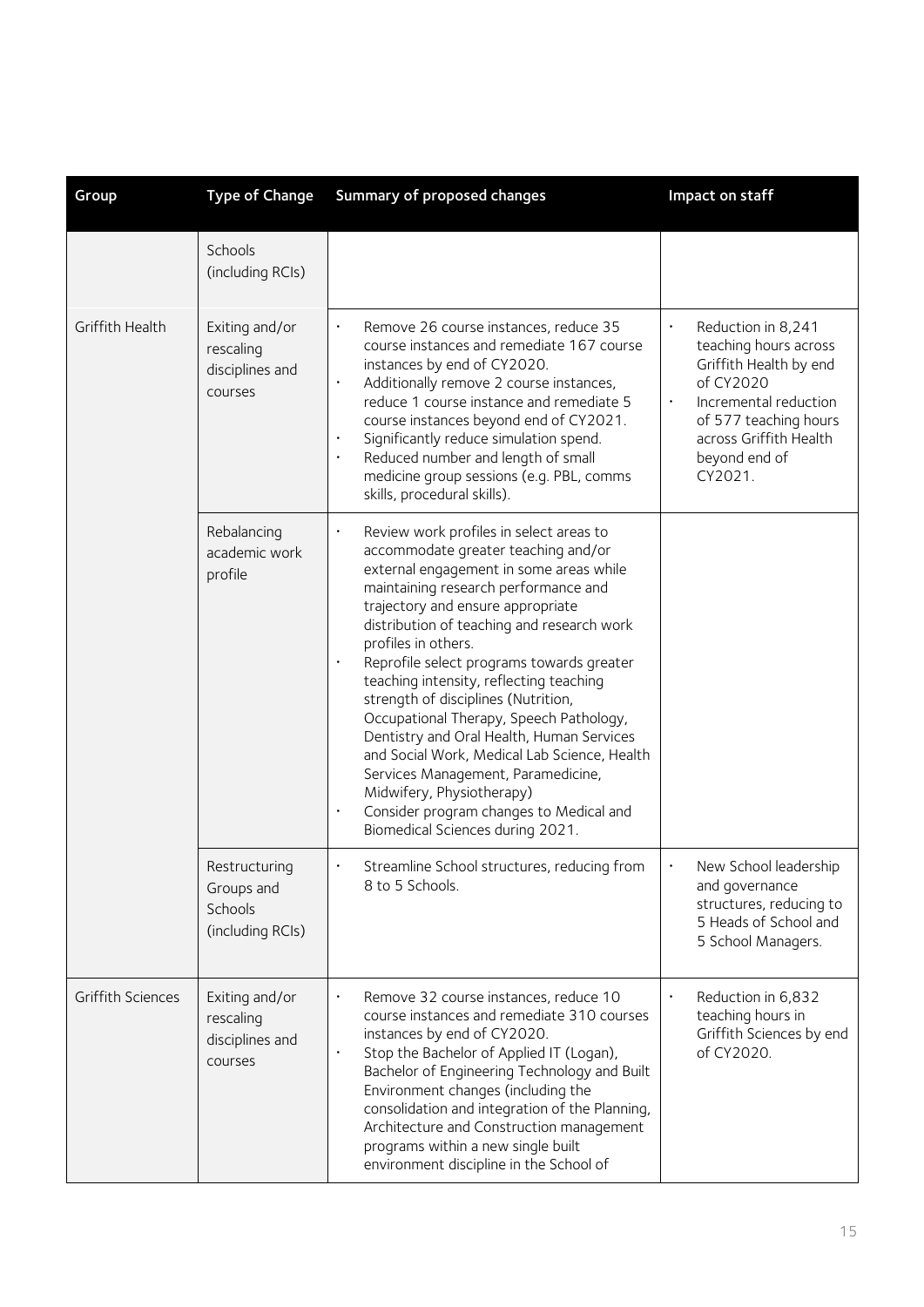| Group | <b>Type of Change</b>                                      | Summary of proposed changes                                                                                                                                                                                                                                                                                         | Impact on staff                                              |
|-------|------------------------------------------------------------|---------------------------------------------------------------------------------------------------------------------------------------------------------------------------------------------------------------------------------------------------------------------------------------------------------------------|--------------------------------------------------------------|
|       |                                                            | Engineering and Build Environment with a<br>common first year for and considerable<br>course sharing across years two and three).<br>Consider program changes to Medical and<br>Biomedical Sciences during 2021.                                                                                                    |                                                              |
|       | Rebalancing<br>academic work<br>profile                    | Review work profiles in select areas to<br>$\bullet$<br>accommodate greater teaching or greater<br>research and/or external engagement across<br>ICT, ESC, EBE while maintaining research<br>performance and trajectory and ensure<br>appropriate distribution of teaching and<br>research work profiles in others. |                                                              |
|       | Restructuring<br>Groups and<br>Schools<br>(including RCIs) | RCIs. ARCHE and CCEE to become<br>$\bullet$<br>independent centres with the remainder of<br>EFRI to be renamed and refocused                                                                                                                                                                                        | Changes in reporting<br>lines-no impact on<br>staff numbers. |

Further detail on the proposed changes to each Academic Group can be found in the relevant Appendix.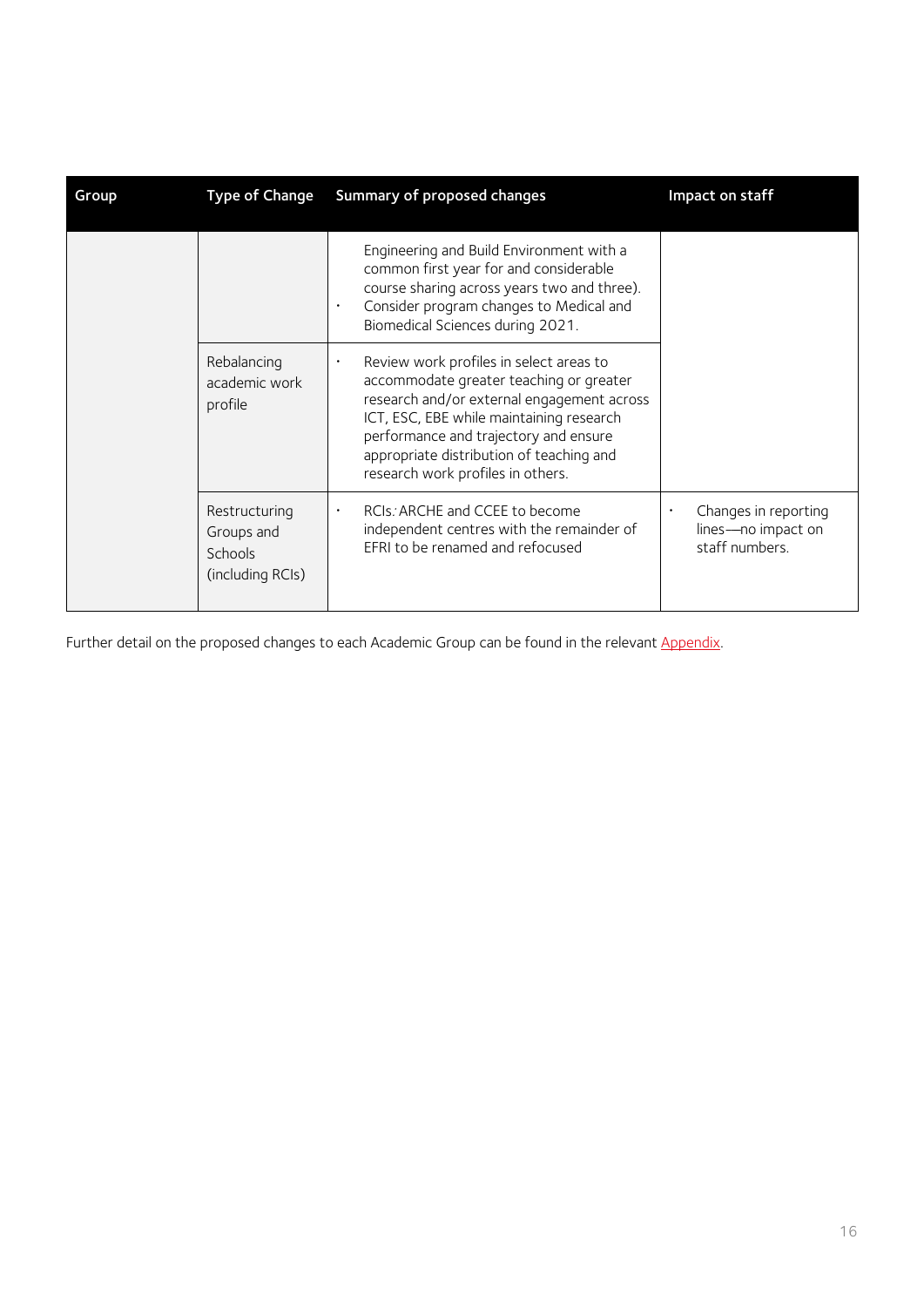# <span id="page-15-0"></span>3.3 Overview of proposed changes to academic and student support models

Across Learning and Teaching academic and student support models, Griffith reviewed:

- **Student Life**
- Learning Futures and Griffith Online
- Griffith International and Griffith English Language Institute (GELI)
- **Library Services**
- Griffith Sports College
- Academic Group-based Technical, Clinical and Placements services

The R2S program considered maintaining and enhancing the delivery of positive student experience and support across the University, increasing the number of services available through self-service, and retaining the delivery of high-value, personalised interactions at the Group level. Opportunities to drive clarity between the Centre and Groups were explored across admissions, enrolment, orientation and mentoring, and course and program advice.

The R2S program considered consolidating curriculum development resources and functions across the Centre and in Groups, as well as aligning student support activities to improve service consistency, reduce service and role duplication, and facilitate knowledge sharing and capability building.

COVID-19 has presented a unique challenge for Student Life with a shift in how Student Life interacts with students and staff. It is proposed to transition to a shared service model between Library Services and Student Life with Tier 1 face-toface services located in each Library, with students directed to Tier 2/3 services facilitated by Student Connect or the Library as required. Course Advisor is planned for launch in early 2021 to assist in delivering personalised, consistent course advice for undergraduate students.

The role of Learning Futures and Griffith Online is to provide strategic guidance for learning and teaching at Griffith, including online, with local ownership and adaptation nuanced to disciplinary and professional requirements within Academic Groups where required. It manages Service Learning, provides extensive professional development in learning and teaching, and coordinates teaching fellowship and awards programs. It is proposed to combine Learning Futures, Griffith Online, the Professional Learning Hub, and Service Learning into a single team under the Pro Vice Chancellor (Learning and Teaching) to enable the delivery of efficient, aligned and agile services supporting technology, curriculum, pedagogy and assessment.

The proposed new structure for Griffith International would consolidate teams, with several functional areas and tasks reallocated: International Admissions and Compliance are proposed to merge into one integrated team, while International Relations and Griffith Global Mobility would merge into one International Partnerships team responsible for the management of all international institutional partnerships, including student mobility. Several partnership and student support activities currently undertaken by the International Scholarships and Financial Aid team are proposed to be reallocated to the International Partnerships and Student Experience teams, and a new International Finance team established to undertake financial management of scholarships and overseas financial aid as well as Overseas Student Health Cover (OSHC), OS-Help and agent commission payments.

The proposed future organisation structure for GELI reflects the shift in the international student cohort at Griffith away from large numbers of undergraduate students requiring English language, as well as a growing global trend for students to undertake English language study in their home or third country before travelling to Australia for their degree studies. These trends were evident pre-COVID 19 and language student numbers in Australia have been decimated by the closing of international borders. The move to online delivery of all GELI programs has provided the opportunity to test demand for inmarket delivery and this has been identified as an area for new market development. Given the significantly reduced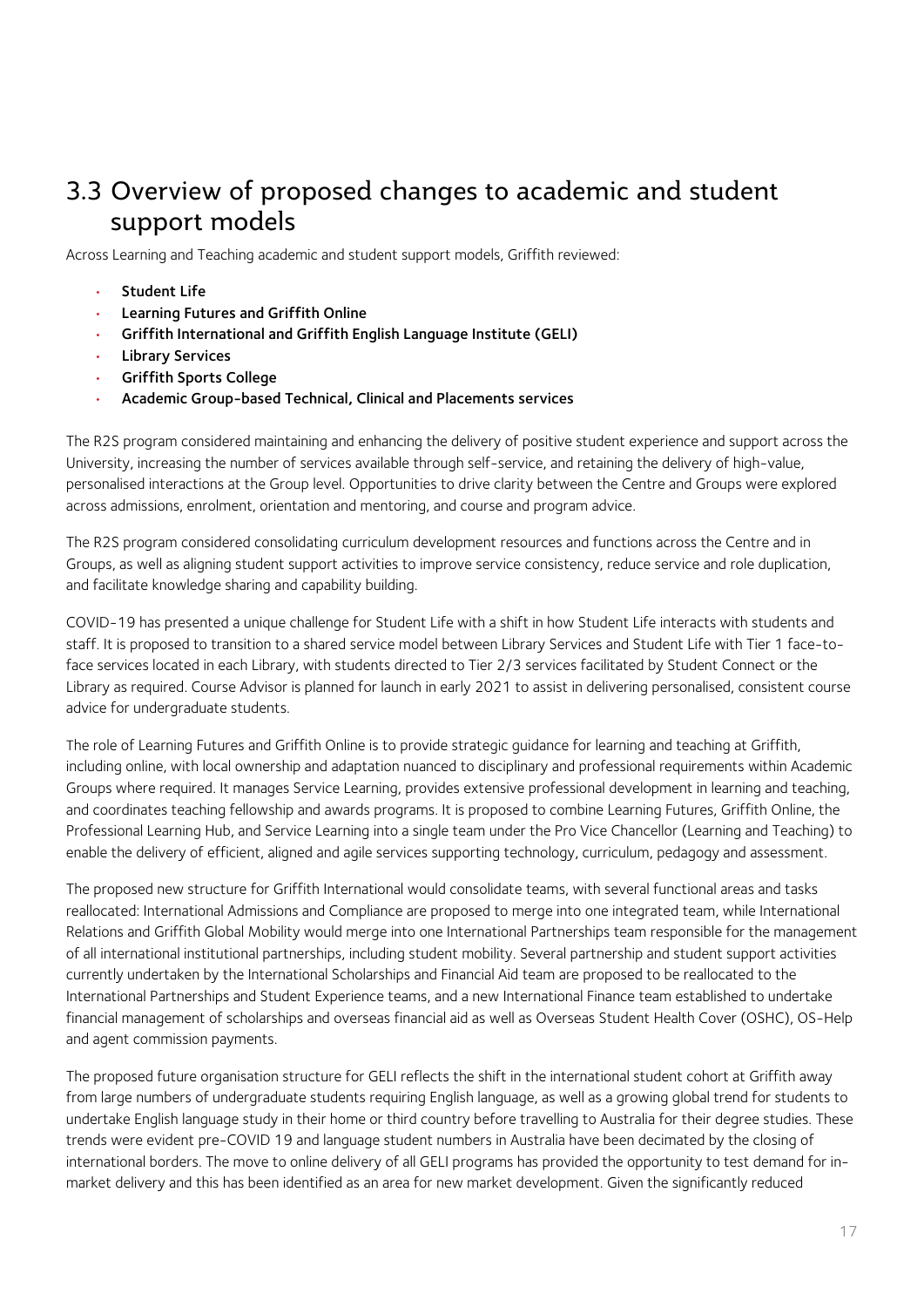numbers, it is proposed to consolidate GELI on the Gold Coast campus, with some delivery of language classes at Nathan. To further reduce costs, it is proposed that GELI is further integrated with the rest of Griffith International, with student support and engagement services being delivered by the International Student Experience team and admissions undertaken by the International Admissions team. It is also proposed that the IELTS test centre at Mt Gravatt is closed, given the shift in demand for computer-based testing, which is not offered by GELI's centre.

It is proposed that positions within the current Griffith Sports College be repointed to the Vice President (Industry and External Engagement) or Student Life. Further detail on the proposed changes can be found in Appendix 8.7.

In the Health Group, a review is currently underway to examine the management of placements across the Group. Consideration has also been given to the impact of moving to greater self-service within the Simulated Learning Environment. In addition, it is anticipated that efficiencies can be realised from standardising clinic operating hours, with the potential of transitioning to a blended workforce of staff to match patient demand to operating hours. This will be accompanied by the introduction of an online appointment booking system to reduce manual work.

Further detail on the proposed changes to each Academic Group and Central Portfolio can be found in the relevant Appendix.

## <span id="page-16-0"></span>3.4 Overview of proposed changes to enabling and professional services

All areas of professional support in Central Portfolios as well as in Groups, Schools and RCIs were reviewed as part of the R2S program, specifically:

- Corporate Services (including Finance, Digital Solutions, People and Wellbeing, Campus Life, Governance, Experience and other areas of the COO portfolio)
- Marketing and Engagement (including OMC and other marketing and communications support across the University from Academic Groups and Central Portfolios)
- General Administration (including all executive support, administrative support and general management)

The program considered a range of inputs to identify opportunities to restructure or rationalise services and service delivery that could provide savings through addressing pain points, reducing work allocations and/or creating greater scale in capacity and expertise. There was also consideration given to opportunities for selective reinvestment that would allow Griffith to build capabilities that are contemporary and provide a foundation for future growth. Where relevant, the proposed support models consider reducing and/or simplifying workload that would result from the academic portfolio changes described in section 3.2.

After defining the long list of improvement opportunities within each functional area, consideration was given to the timeframe in which these opportunities could be reasonably implemented. As such, the Change Proposal outlines details for those changes (and resulting staff impacts) that can be actioned in the immediate term. A working group has been established to review and simplify delegations and policies that will further underpin our ability to streamline and simplify through empowering staff and removing unnecessary bureaucracy. It is expected that the work of the delegations and policy working group will continue for the next 12-18 months.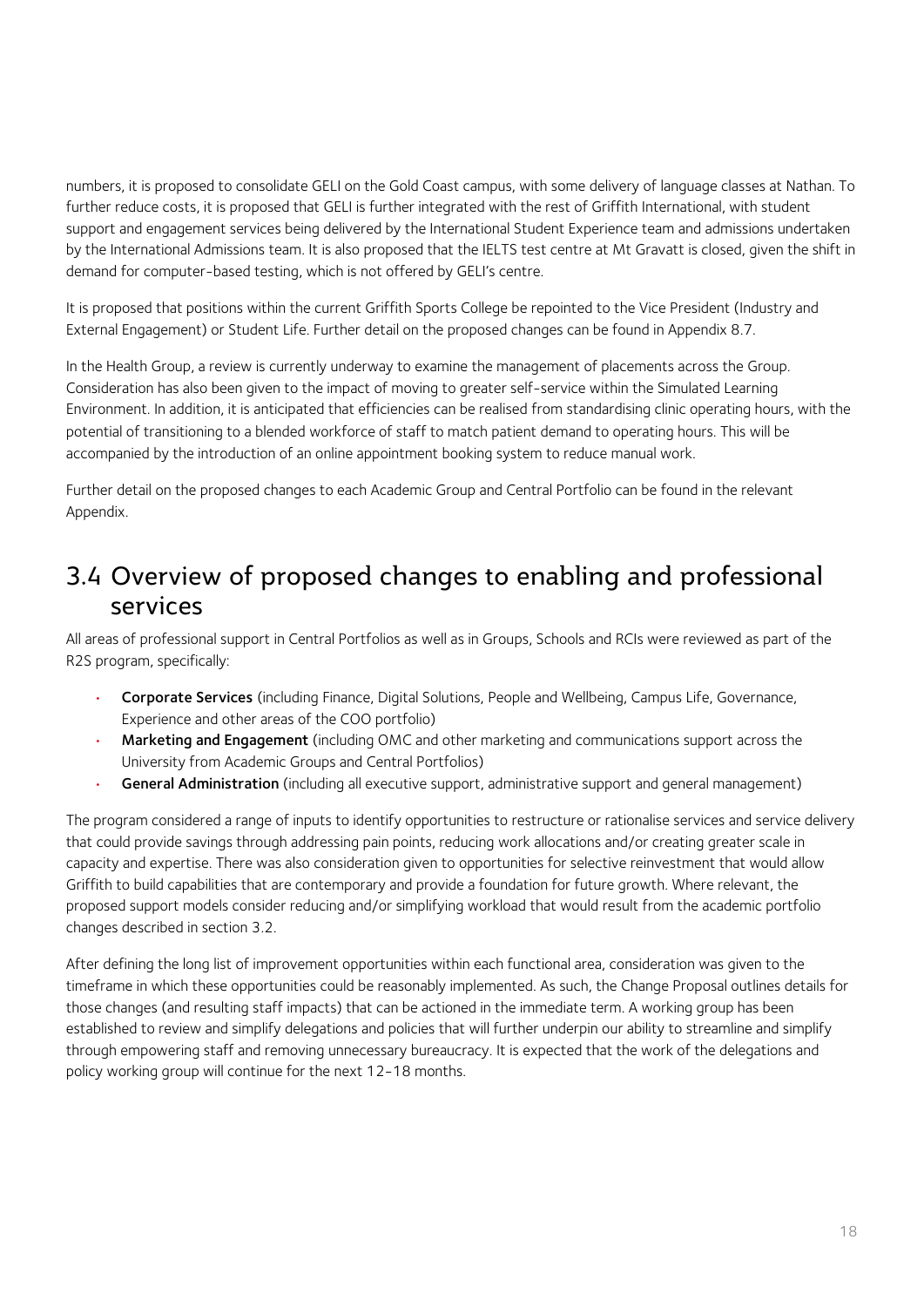The proposed professional services support model has two broad features:

#### 1. Enhanced role of University Chancellery and Central Portfolios in setting University-wide service strategy and policy that guides operations

It is proposed that the University Chancellery and the relevant Central Portfolios would define the University-wide service strategy, budget and policy to deliver on key objectives. In selected service areas, services would be consolidated by bringing together 'like' roles and capabilities throughout the University to enhance service performance through end-to-end service delivery (e.g. Marketing and Communications).

Under the proposed end-to-end service delivery model for Marketing and Communications, the Chief Marketing Officer would have responsibility for the delivery of high-quality, professional, consistent and responsive services; the unified Marketing and Communications team would operate as an integrated function with accountability for all marketing, communications, student recruitment and events to enable a 'whole of University' approach, with some specialist capability being retained in Griffith International to ensure an integrated approach to international student recruitment.

#### 2. Tiered University services and new Business Partner teams

Tiered University services will be established in services where appropriate to provide cost-efficient and customer-focused solutions and services. Tier 0 will comprise self-service through online and digital resources; Tier 1 will comprise assisted self-service, advice on routine queries and referral of more complex enquiries; Tier 2-3 will comprise personalised advisory services and resolution of more complex enquiries. Advisory activities and support services will be strengthened and enabled through a focus on capability development and greater sharing of best practice.

Through the consolidation of common activity into unified teams, it is proposed that duplication can be reduced and common work practices established, enabling a focus on value-add services. In some instances, there is an opportunity to leverage existing investment in greater use of automation and digital service models, particularly for common service enquiries.

Dedicated Business Partner teams will provide strategic advice and professional support to Academic Groups and Central Portfolios; Business Partners will work closely with their clients in Academic Groups and Central Portfolios to ensure fit-forpurpose options are enacted to achieve the required outcomes. New Business Partner teams will work across the University within their function to better manage demand levels against priorities and provide enhanced career pathways for staff.

The following were considered to achieve savings in line with the proposed service delivery model:

- Building contemporary capabilities: Establishing positions/or teams that reflect best practice functional design and capabilities that are required to be future fit.
- Consolidating 'like' functional activity: Creating scale in service delivery that allows greater utilisation of resources, removes duplication and enables building of functional expertise.
- Rationalising services and/or service levels: Ceasing services and/or reducing service levels that are deemed unnecessary or unaffordable.
- Simplification and/or automation: Reducing workload driven by streamlining processes, reducing manual effort and/or introducing system support that is 'fit for purpose'.
- Considering outsourcing of services or functions: Reducing risk and/or improving service quality while providing a cost benefit.
- Flattening management spans and layers to streamline services.

It is recognised that the overall impact of these changes will require staff to adapt to new service levels and ways of accessing services which may require a period of adjustment. For example: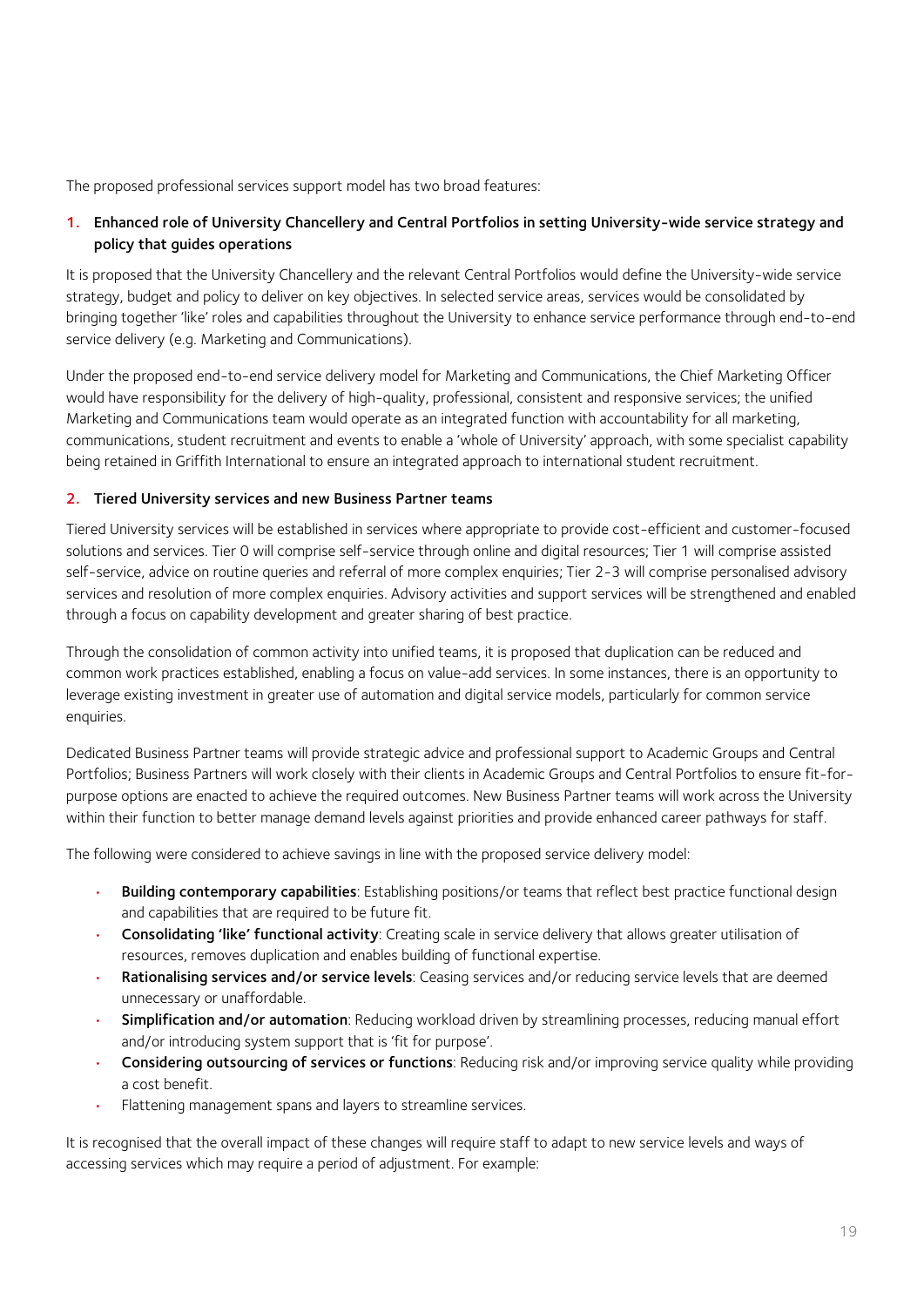- increased use of self-service and accessing services online and by phone
- reduced operating hours for some services
- less personalised service in favour of team-based support.

While this may cause some disruption in the short term, there is an expectation that the user experience will improve over the medium term as service capability develops in parallel with a reduction in unnecessary signoffs, and a move to greater automation.

It is proposed that changes to general administration will enable a greater sharing of resources within Academic Groups and Central Portfolios. Changes to the allocation of Executive Support (e.g. Executive Assistant, Executive Officer, Executive Support Officer) and Administrative Support (e.g. Academic Services Officer, Administration Officer, Administration Assistant) in Groups, Schools and Central Portfolios are based on size and scale, with greater sharing of resources across academics and academic units. As administrative processes in corporate areas are simplified and automated, the volume of required general administrative activity is expected to decline.

Further detail on the proposed changes to each Academic Group and Central Portfolio can be found in the relevant Appendix.

## <span id="page-18-0"></span>3.5 Impact on organisation leadership structure and positions

If approved, the changes proposed to academic and professional staff would result in a change to organisation structure, leadership positions and scope of roles.

Further detail on the proposed changes to each Academic Group and Central Portfolio can be found in the relevant Appendix.

#### Proposed future state organisation structure

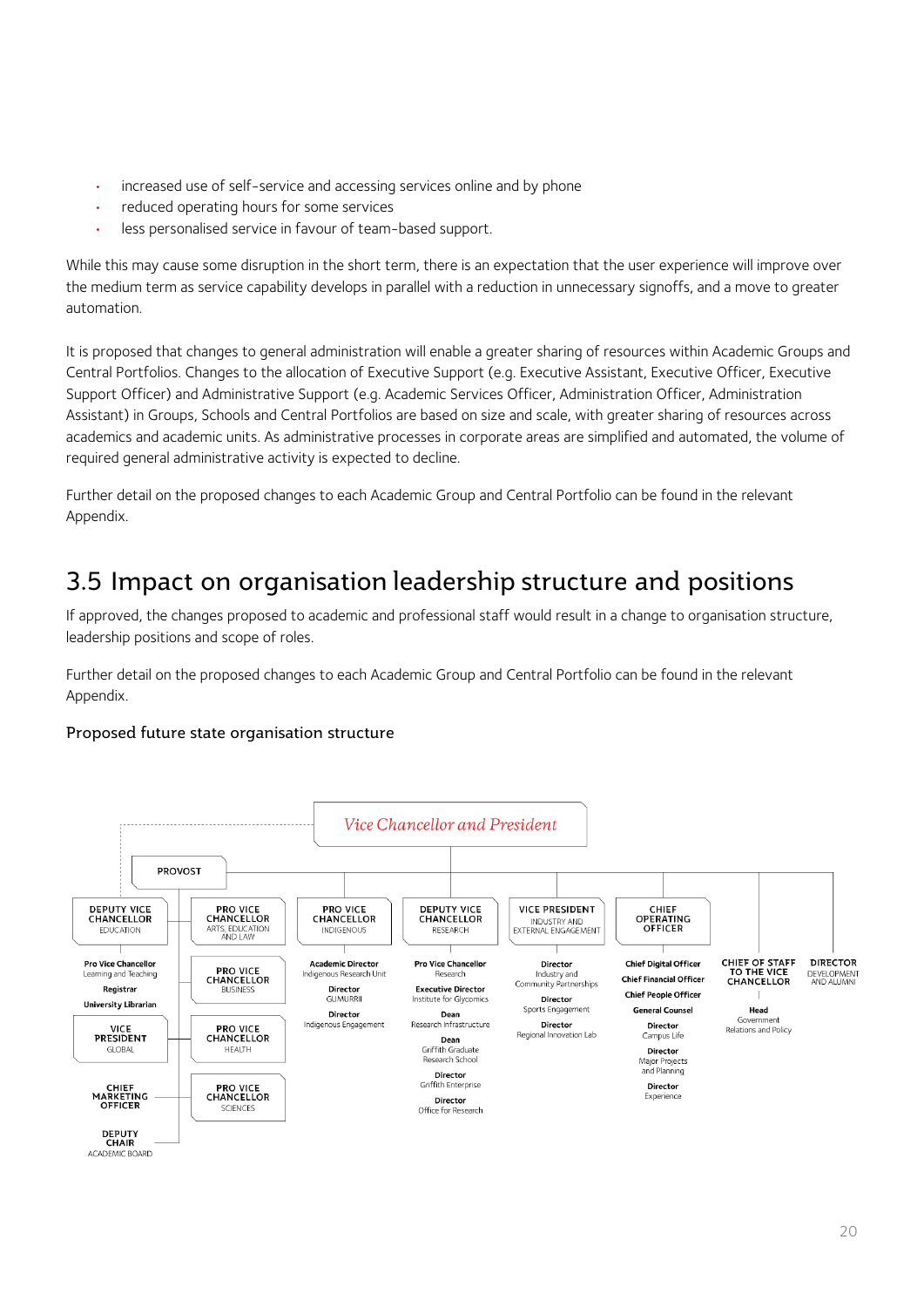# <span id="page-19-0"></span>3.6 Overview of proposed changes to delegations

In ensuring the proposed organisational structure and changes are sustainable, it is essential for staff with decision-making responsibilities to be empowered and accountable for their decisions. As such, it is proposed that the University's delegations framework is reviewed and amended to provide clarity in relation to the responsibilities and accountabilities of decision makers, aligned to the proposed University structure.

A working group has been established to review staffing delegations to ensure they fit the proposed organisational structure, thus empowering decision makers, reducing bureaucracy and expediting decision-making processes through clearer accountabilities and responsibilities.

It is anticipated the proposed staffing delegations will not substantively alter existing policies and procedures, rather, changes to staffing delegations will articulate and align decision-making responsibilities to the proposed organisational structure. If the staffing delegations result in a substantive impact on University policies, procedures or guidelines related to conditions and benefits affecting employment, further consultation will occur in accordance with the relevant enterprise agreement provisions.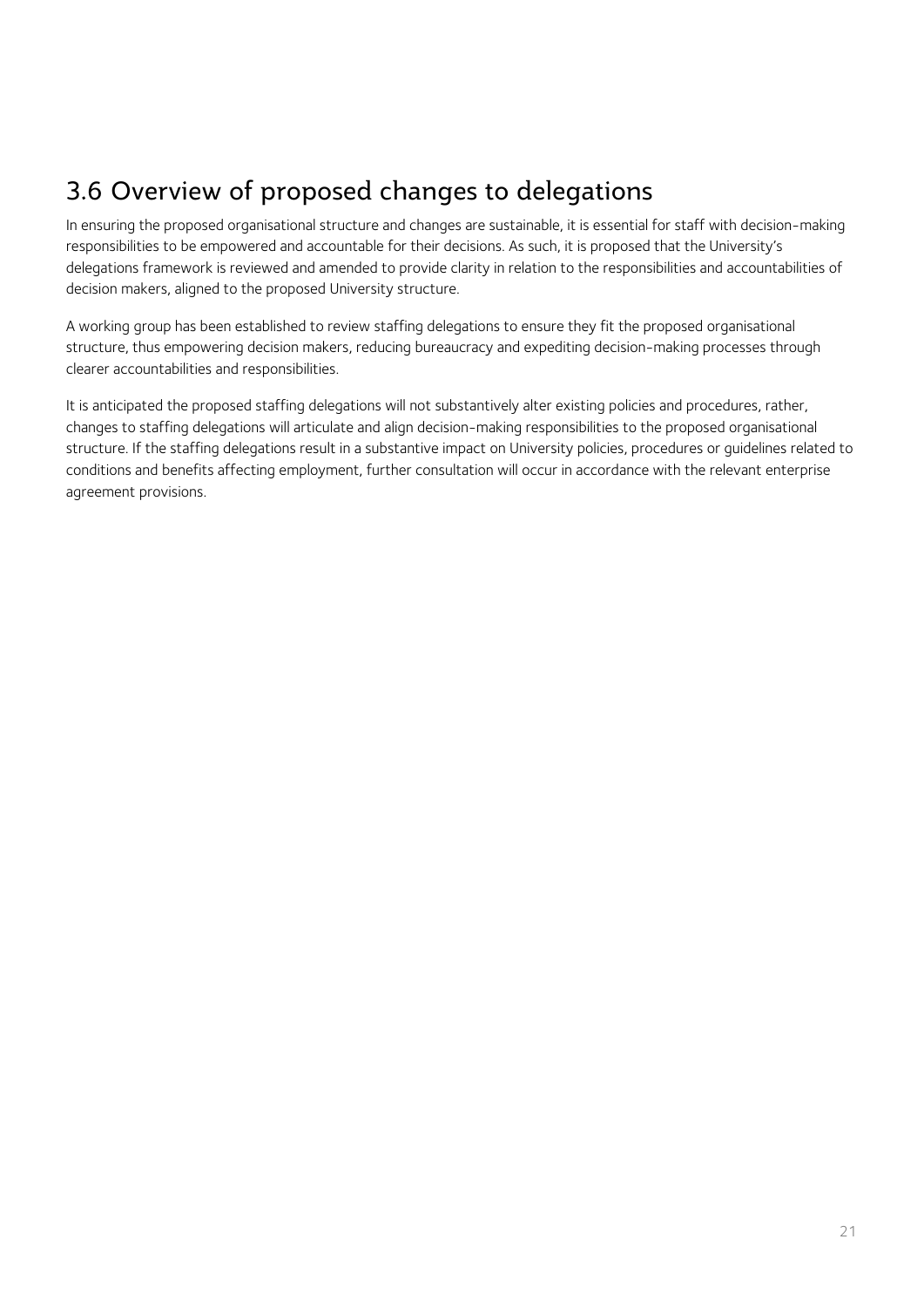# <span id="page-20-0"></span>4 Consultation and engagement process

The University has focused on engaging with staff to inform the Change Proposal and now invites staff to consider and provide feedback on the proposal for change outlined in Section 3 and the Appendices.

Consultation will be conducted in accordance the Griffith University Academic Staff Enterprise Agreement 2017-2021 and Griffith University Professional and Support Staff Enterprise Agreement 2017-2021.

A copy of this Proposal for Workplace Change has been supplied to the relevant unions.

This proposal is open for formal consultation with all staff. Formal consultation sessions will be conducted in work time and staff will be provided with adequate notice.

### <span id="page-20-1"></span>4.1 Consultation with staff representatives

The Academic Staff Consultative Committee and Professional and Support Staff Consultative Committee have been engaged throughout the R2S program. Briefings are conducted with each Committee prior to the release of the Proposal for Workplace Change. Staff representatives of the NTEU and Together Union have been provided with partial release from duties to consider the proposals and provide feedback and for the purpose of supporting members during this period.

### <span id="page-20-2"></span>4.2 Process for consultation and communication

Consultation will commence on Monday 2 November and will close at 4 pm on Friday 27 November.

The University encourages written feedback which can be submitted online via Griffith University formal consultation submissions or email via [R2S-consultation@griffith.edu.au.](mailto:R2S-consultation@griffith.edu.au)

Feedback will be considered by the University prior to a final decision being made by Council. Feedback from staff may be shared to enable an appropriate management response.

### <span id="page-20-3"></span>4.3 Local discussions and briefings

To facilitate the consultation process, several forums will be held across the Academic Groups, Central Portfolios, functional areas and with Student Representatives to provide an opportunity for discussion and feedback.

## <span id="page-20-4"></span>4.4 Questions and feedback

For questions regarding individual circumstances, please contact People and Wellbeing a[t peoplesupport@griffith.edu.au.](mailto:peoplesupport@griffith.edu.au) Questions regarding the consultation process may be directed to [R2S-enquiries@griffith.edu.au.](mailto:R2S-enquiries@griffith.edu.au)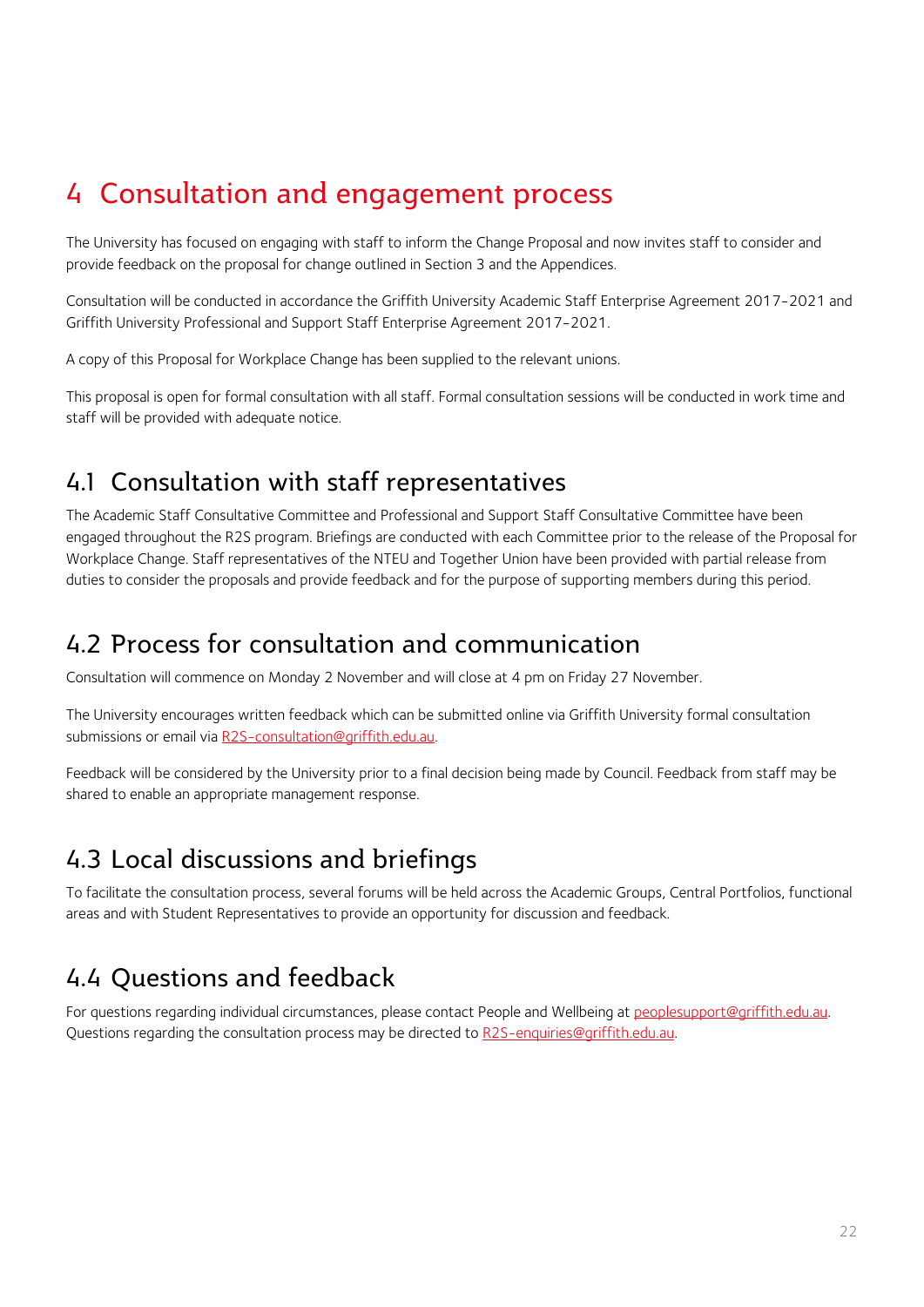# <span id="page-21-0"></span>5 Proposed implementation

Due to the scale of the R2S program, the timeline for implementation is anticipated to extend from December 2020 into 2021. Consideration has been given to implementation and to establishing effective governance processes to control the pace of change, and provide accountability, agility, timely decision making and empowerment to support effective implementation.

# <span id="page-21-1"></span>5.1 Approach

Considerable thought has been given to mitigating the impact to existing staff of the proposed changes. It is anticipated that the vast majority of current staff members will remain in their role.

If this proposal is approved, every effort will be made, where appropriate, to match staff to positions and provide redeployment opportunities before voluntary separation or retrenchments in the relevant area. The following principles are proposed to mitigate the impact on staff:

- 1. The University is committed to retaining the services of, and offering ongoing opportunities to existing staff, where possible.
- 2. Identified budgeted vacant positions and Voluntary Early Retirements may be used to reduce the impact on current staff, where possible.
- 3. The University will investigate positive measures to promote job security by facilitating a match between staff numbers, skills and capabilities and the emerging needs of Griffith.
- 4. Redeployment, redundancies and retrenchments would be undertaken in accordance with the relevant enterprise agreements.
- 5. Voluntary redundancy (VR) would be offered in targeted areas only; eligible continuing staff would be able to nominate for VR. In accordance with our enterprise agreements, fixed term and sessional/casual staff are not eligible for VR. Impacted fixed-term staff would be managed in accordance with the employment contract and the relevant enterprise agreement, common law contract or modern award.

The impact on existing positions is tabled in Staff Impacts by Area i[n Section 8,](#page--1-0) which uses position numbers and titles so relevant staff can identify their roles. This includes continuing and fixed-term staff. Should it be determined that, following consultation of the proposed change, change is required, the guiding principles outlined above are proposed to meet our commitment to job security and to mitigate the impact of the Proposal on affected staff wherever possible.

For fixed-term staff, if the position is not in the Staff Impacts by Area tables in Section 8, the process of renewal or nonrenewal of a fixed term contract will follow the terms in accordance with the relevant Enterprise Agreements, common law contract or Modern Award.

The proposed process for transitioning staff to the new structure would commence following notification of the Final Decision and would follow two stages.

#### Stage 1

- 1. Budgeted vacant positions will be removed where these are no longer required.
- 2. Staff who are directly matched to a position will transition to the new structure on 1 January 2021 with no substantive change to terms and conditions.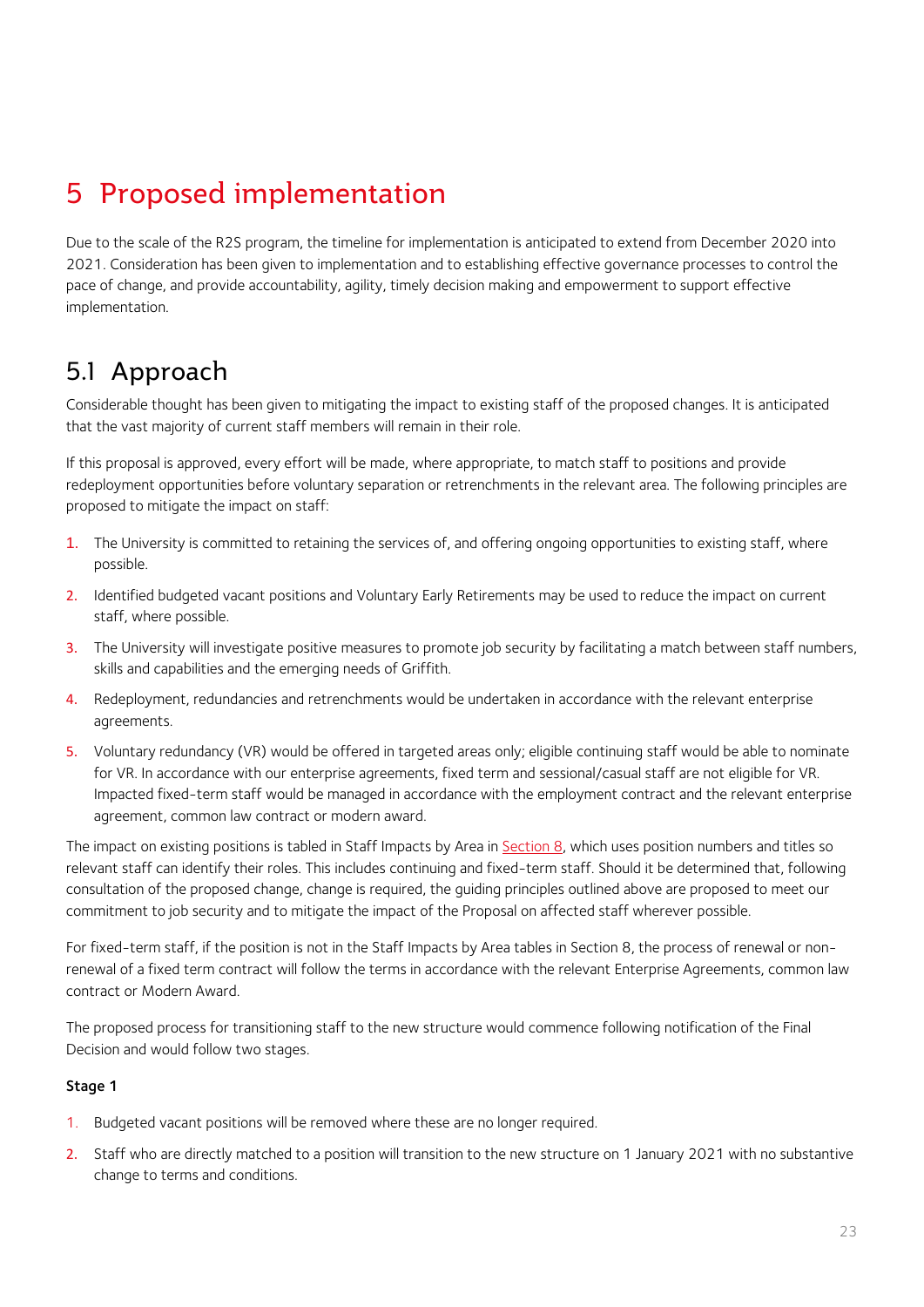- 3. Staff who are not matched to a position will be informed in writing that their position is surplus to requirements, as soon as practicable following an approved decision.
- 4. Where there are more staff than positions available, staff may be invited to submit a formal nomination for a voluntary redundancy.

#### Stage 2

New professional and academic positions have been created as part of the proposed new organisational structure. Some existing vacancies have also been retained. The following approach is proposed to fill these vacancies:

- 1. Where a new position is created, the University will consider the pool of existing staff requiring redeployment in the first instance, such as those whose substantive position is redundant or where their substantive position is in a role where there are more staff than positions available.
- 2. If a suitable applicant is not identified, the position may be advertised and filled in accordance with the University Recruitment Policy.

## <span id="page-22-0"></span>5.2 Proposed timing

Should the decision be made to proceed with the proposed changes, it is intended that the new organisational structure will commence from 1 January 2021 onwards.

It is acknowledged that there will be a transition period before full implementation of the new structure can occur.

## <span id="page-22-1"></span>5.3 Implementation considerations

### <span id="page-22-2"></span>5.3.5 Capability matching

If this proposal for change is approved, wherever possible the University will seek to match current staff to positions in the new organisational structure, based on skills and capabilities and the emerging needs of the University. The following guidelines have been developed to inform the capability matching process, and identify the potential impact of the proposed changes:

- 1. All continuing and fixed-term staff will be considered for capability matching. Where there are more staff than positions available, skills, capabilities and the emerging needs of the University will be assessed to determine suitability for the role.
- 2. Factors such as past performance not related to the current demonstrated capability matching process will not have a bearing on the outcome of the process.
- 3. Capability matching would, in most cases, be done for positions at the same substantive classification level. In some circumstances, a classification level of one level higher or lower would be proposed.
- 4. Capability matching would be performed by the Work area Head of Element with input from the current supervisor and moderated by a People and Wellbeing representative. In circumstances where it relates to a transfer across portfolios, the current Head of Element may be included in the capability matching process for the area in the proposed organisational structure (Head of School, Portfolio Director), and moderated by a People and Wellbeing representative. Input would be sought from current supervisors to perform the capability matching.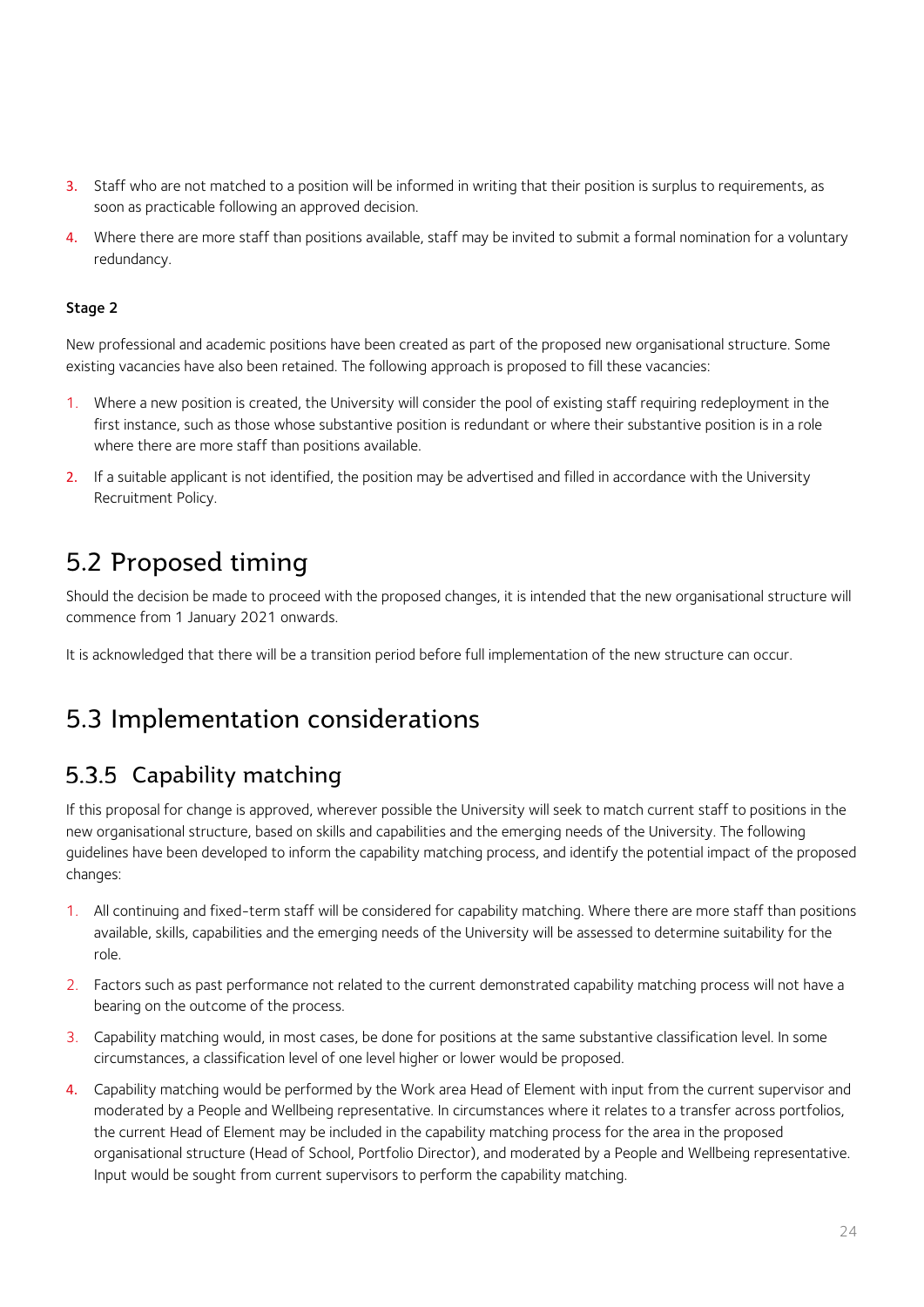This process will apply where the Staff Impacts by Area tables in Section 8 identify the position impact as ''Direct appointment to position'' or ''Reduction in numbers''.

Position descriptions for new positions and those with major changes are available at [griffith.edu.au/roadmap-sustainability.](https://www.griffith.edu.au/staff/roadmap-sustainability)

### <span id="page-23-0"></span>5.3.6 Redundancy

Where implementation results in redundancy, redeployment or retrenchment, such processes will be managed in accordance with the Griffith University Academic Staff Enterprise Agreement 2017-2021 and the Griffith University Professional and Support Staff Enterprise Agreement 2017-2021.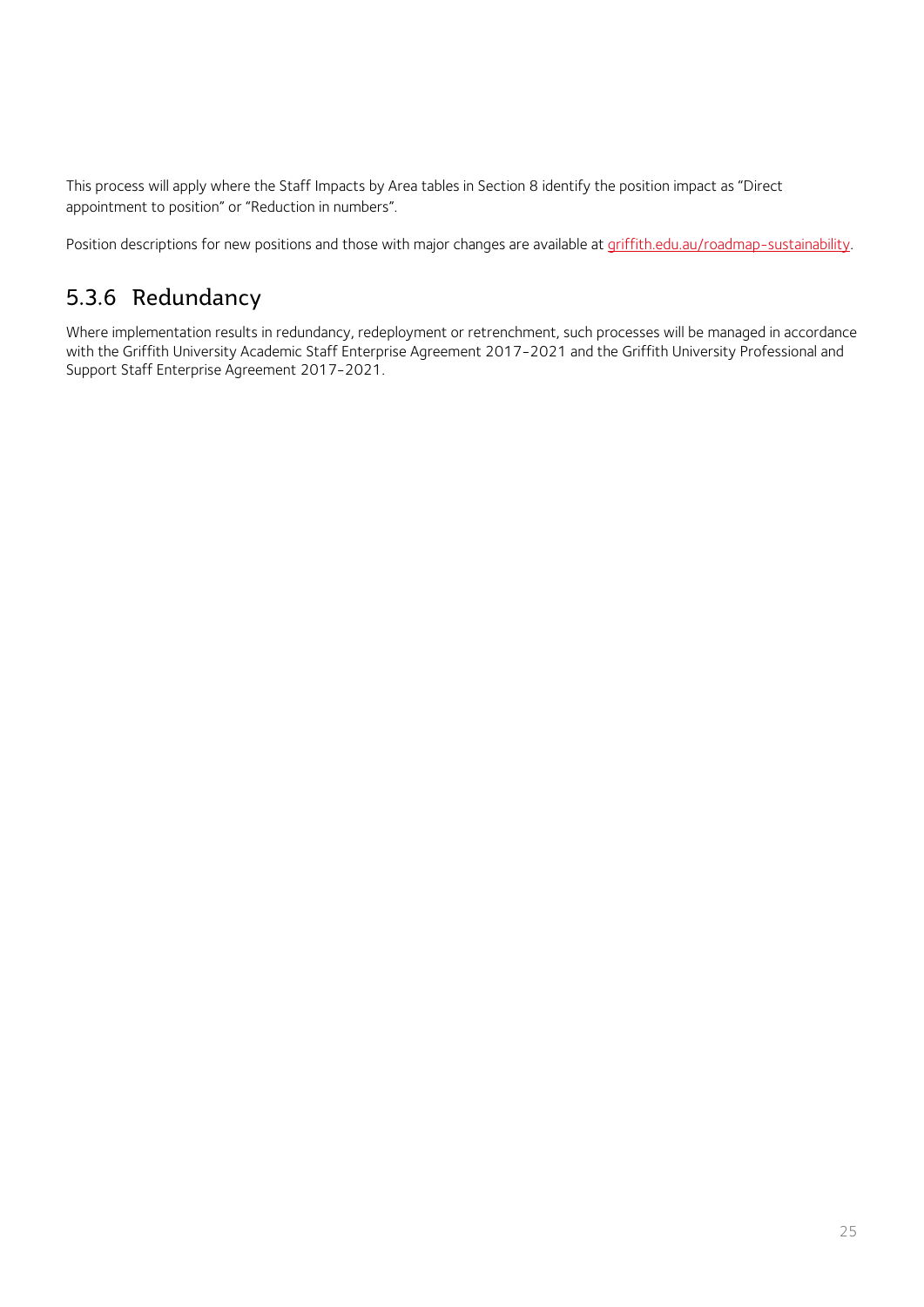# <span id="page-24-0"></span>6 Staff support and wellbeing

The University cares about our people, their health and wellbeing, and is committed to minimising impacts arising from the Proposal for Workplace Change wherever possible and supporting staff should the proposed new organisational structure be endorsed. A range of support services and opportunities for capability building would be provided to ongoing staff and to staff who may leave the University.

The HR Business Partners and the People Support Team have been available to support staff throughout the R2S program. For questions regarding individual circumstances, please contact People and Wellbeing on (07) 3735 4011 or email [peoplesupport@griffith.edu.au.](mailto:peoplesupport@griffith.edu.au) 

Further details regarding staff support services are available a[t griffith.edu.au/roadmap-sustainability.](https://www.griffith.edu.au/staff/roadmap-sustainability)

## <span id="page-24-1"></span>6.1 Career transition services

The University would support staff to find new employment, should the Proposal for Workplace Change proceed, through an external partner offering outplacement services. Career transition services offer support and guidance when seeking new employment or transitioning into a new career, in areas such as CV development, career planning and interview skills. The outplacement provider will provide tailored assistance and coaching sessions for individual needs.

# <span id="page-24-2"></span>6.2 Professional development

In addition to the University's existing professional development opportunities for staff, an Enhanced Study Assistance [Program](https://intranet.secure.griffith.edu.au/employment/learning-and-development/specialist-programs/enhanced-study-assistance-program/_nocache) will be available in Trimesters 1-3 2021 for ongoing staff and those leaving the University through Voluntary Early Retirement, or potentially voluntary redundancy or retrenchment should the proposed changes proceed.

# <span id="page-24-3"></span>6.3 Counselling and wellbeing services

The University understands that people respond to change in different ways. Confidential counselling and wellbeing services are available free of charge to all staff through an external provider, [Benestar.](https://www.griffith.edu.au/health-safety-wellbeing/staff-counselling) All information provided through this support avenue is confidential and will not be made available to the University.

## <span id="page-24-4"></span>6.4 Leader Transition Support

The University has partnered with Leading Stratagems, experts in leadership development, to provide leaders with coaching support throughout the R2S program. The Leading Change Together Program has been designed to support and strengthen leaders' capability in leading staff through change so that they can in turn support staff during the proposed change period.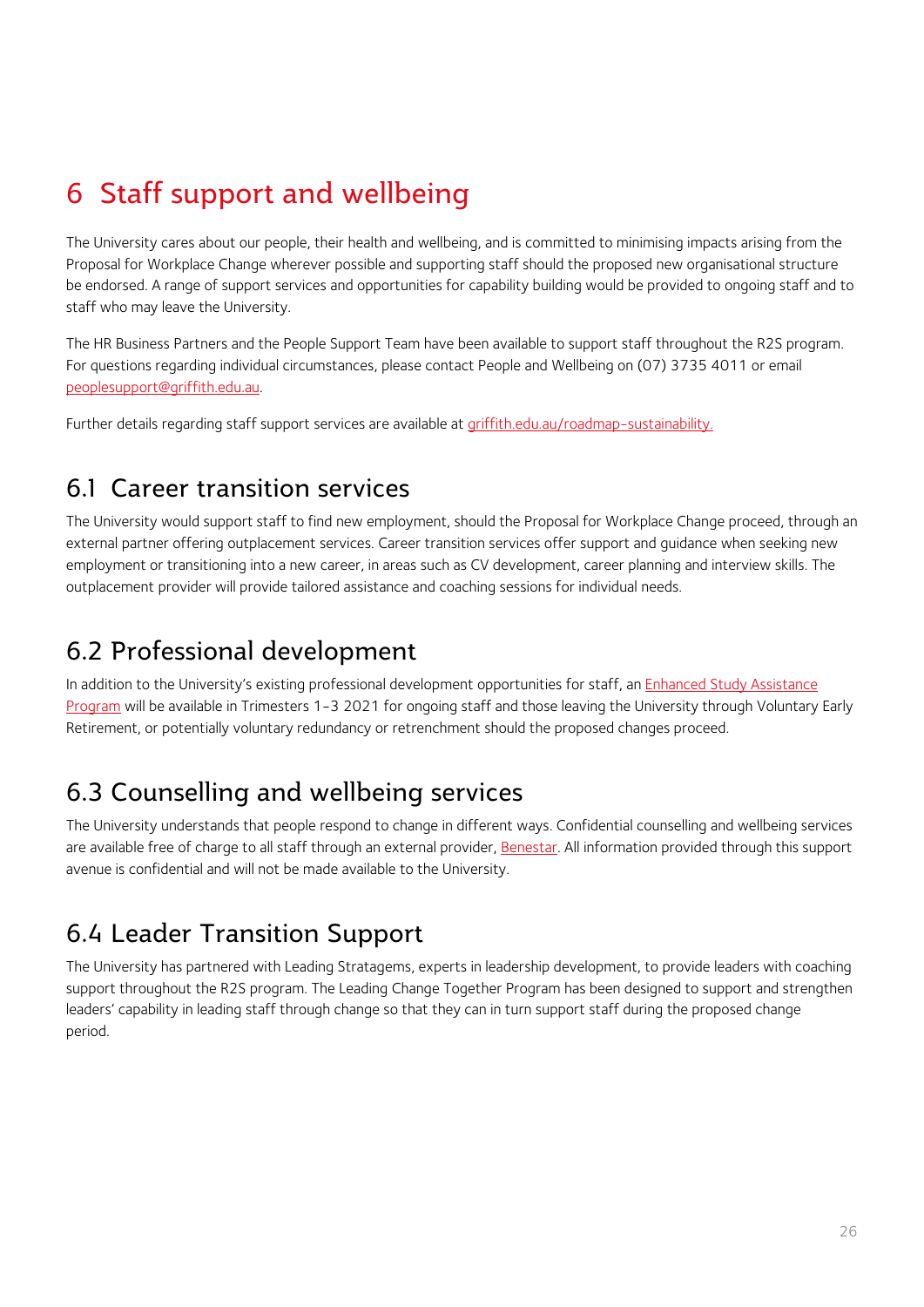# <span id="page-25-0"></span>7 Glossary of terms and acronyms

#### Terms and definitions

| Term                              | Definition                                                                                                                                                                                                                                                                             |
|-----------------------------------|----------------------------------------------------------------------------------------------------------------------------------------------------------------------------------------------------------------------------------------------------------------------------------------|
| Academic work profile of 40:40:20 | An academic staff work profile comprising a work allocation of 40% teaching,<br>40% research and 20% service.                                                                                                                                                                          |
| <b>Business Partner Model</b>     | Professional staff teams relating to a service function with Business Partners<br>aligned to a client group (Academic Group or Central Portfolio). Business<br>partners align their day to day work with outcomes of their client group.                                               |
| Element                           | Organisational unit (e.g. Academic Group, School, Research Centre or Institute,<br>Central Portfolio, Central Division)                                                                                                                                                                |
| <b>Functional services</b>        | Like-services that are grouped together to consolidate similar skills, expertise<br>and capability e.g. Finance, HR, IT.                                                                                                                                                               |
| Griffith Gigs                     | Griffith Gigs is a site for supervisors to upload work opportunities where staff<br>can search these opportunities when they can help another team.                                                                                                                                    |
| Tiered University Service Model   | A service model incorporating:<br>Tier O self-service through online and digital resources<br>Tier 1 assisted self-service, advice on routine queries and referral of more<br>complex enquiries<br>Tier 2-3 personalised advisory services and resolution of more complex<br>enquiries |
| UniForum                          | UniForum is a multi-year program of information sharing, performance analysis<br>and best practice sharing for universities with respect to administrative<br>activities.                                                                                                              |

| Acronym      | <b>Definition</b>                              |
|--------------|------------------------------------------------|
| <b>AEL</b>   | Arts, Education and Law                        |
| <b>ARCHE</b> | Australian Research Centre for Human Evolution |
| ATAR         | Australian Tertiary Admission Rank             |
| ATO          | Australian Tax Office                          |
| <b>CBD</b>   | Central Business District of Brisbane          |